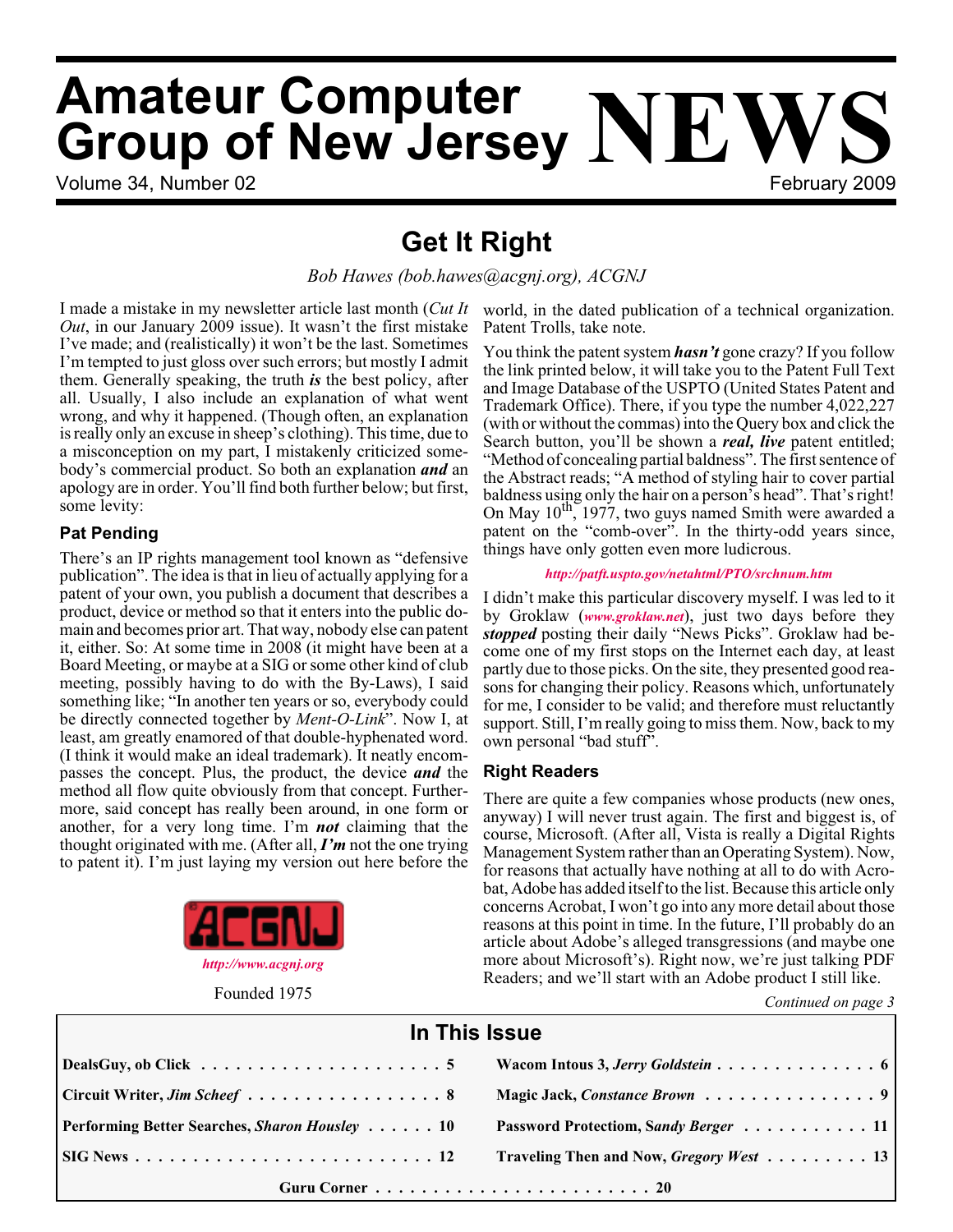| <b>Officers, Directors and Leaders</b> |                     |                    |                            |                     |                    |
|----------------------------------------|---------------------|--------------------|----------------------------|---------------------|--------------------|
| <b>Officers</b>                        |                     |                    | <b>Board of Directors</b>  |                     |                    |
| President                              | Mike Redlich        | (908) 246-0410     | Director Emeritus          | Sol Libes           | $(609)$ 520-9024   |
| Vice President                         | Paul Syers          | $(732) 572 - 3481$ | Through 2009               | Gregg McCarthy      |                    |
| Treasurer                              | Malthi Masurekar    | (732) 560-1534     |                            | Arnold Milstein     | $(908)$ 753-8036   |
| Secretary                              | <b>Mark Douches</b> | $(908) 889 - 2366$ |                            | John Raff           | $(973)$ 992-9002   |
| Past President                         | Evan Williams       | $(908)$ 359-8070   |                            | <b>Bob Hawes</b>    |                    |
|                                        |                     |                    | Through 2010               | David McRitchie     |                    |
| <b>Special Interest Groups</b>         |                     |                    |                            | Don McBride         | $(732)$ 560-0369   |
| C Languages                            | Bruce Arnold        | $(908)$ 735-7898   |                            | <b>Bill Farrell</b> | $(732) 572 - 3481$ |
| Firefox Activity                       | David McRitchie     |                    |                            | Lenny Thomas        |                    |
| Genealogy                              | Frank Warren        | $(908)$ 756-1681   | <b>Standing Committees</b> |                     |                    |
| Investing                              | Jim Cooper          |                    | APCUG Rep.                 | Frank Warren        | $(908) 756 - 1681$ |
| Java                                   | Michael Redlich     | $(908) 537 - 4915$ | <b>Facilities</b>          | John Raff           | $(973)$ 992-9002   |
| Layman's Forum                         | Matthew Skoda       | $(908)$ 359-8842   | Financial                  | <b>Mark Douches</b> | $(908) 889 - 2366$ |
| <b>LUNICS</b>                          | Andreas Meyer       |                    | Historian                  | Lenny Thomas        |                    |
| NJ Gamers                              | Gregg McCarthy      |                    | Membership                 | <b>Mark Douches</b> | (908) 889-2366     |
| VBA & Excel                            | James Ditaranto     | $(201)$ 986-1104   | Newsletter                 | $-$ open $-$        |                    |
| Web Dev                                | Evan Williams       | $(908)$ 359-8070   | Trenton ComputerFest       | Mike Redlich        | $(908)$ 246-0410   |
| <b>Window Pains</b>                    | John Raff           | $(973)$ 992-9002   | Vendor Liaison             | Arnold Milstein     | $(908)$ 753-8036   |
|                                        |                     |                    | Webmaster                  | John Raff           | (973) 992-9002     |

### **ACGNJ News**

**Publisher**

**Editor** Barbara DeGroot 145 Gun Club Road Palmerton PA 18071 Tel: (570) 606-3596 bdegroot@ptd.net

**ACGNJ News** is published by the Ama- teur Computer Group of New Jersey, In- corporated (ACGNJ), PO Box 135, Scotch Plains NJ 07076. ACGNJ, a non-profit ed-<br>ucational corporation, is an independent computer user group. Opinions expressed herein are solely those of the individual author or editor. This publication is **Copy-**<br>**right** © 2009 by the Amateur Computer<br>**Group of New Jersey, Inc., all rights re-Group of New Jersey, Inc., all rights re- served. Permission to reprint with ap- propriate credit is hereby given to non-profit organizations.**

**Submissions:** Articles, reviews, cartoons, illustrations. Most common formats are ac- ceptable. Graphics embedded in the docu- ment must also be included as separate files. Fax or mail hard copy and/or disk to editor; OR e-mail to Editor. **Always con**firm. Date review and include name of word processor used, your name, address and phone *and* name, address and phone of manufacturer, if available.

**Tips for reviewers:** Why does anyone need it? Why did you like it or hate it? Ease (or difficulty) of installation, learning and use. Would you pay for it?

**Advertising:** Non-commercial announce- ments from members are free. Commercial ads 15 cents per word, \$5 minimum. Camera ready display ads: Full page (7 x 10 inches) \$150, two-thirds page  $(4\frac{1}{2} \times 10)$  \$115, half-page \$85, one-third \$57, quarter \$50, eighth \$30. Discount 10% on 3 or more con- secutive insertions. Enclose payment.

**Publication Exchange:** Other computer user groups are invited to send a subscription to ACGNJ at the address below. We will re- spond in kind.

**Address Changes** should be directed to Martin Rosenblum (*m.rosenblum@ieee.org*) and/or to his attention at ACGNJ at the ad- dress below.

**Membership**, including subscription: 1 year \$25, 2 years \$40, 3 years \$55. Student or Senior Citizen (over 65): 1 year \$20, 3 years \$45. Family of member, without subscription, \$10 per year. Send name, address and payment to ACGNJ, PO Box 135, Scotch Plains NJ 07076.

**Typographic Note**: The ACGNJ News is produced using Corel Ventura 5. Font fami- lies used are Times New Roman (TT) for body text, Arial (TT) for headlines.

### **E-Mail Addresses**

Here are the e-mail addresses of ACGNJ Officers, Directors and SIG Leaders (and the Newsletter Editor). This list is also at (*<http://www.acgnj.org/officers.html>*).

| Bruce Arnold         | barnold@ieee.org                              |
|----------------------|-----------------------------------------------|
| Jim Cooper           | $\lim$ ( $a$ ) the coopers.org                |
| Barbara DeGroot      | bdegroot@ptd.net                              |
| Mark Douches         | pcproblems@pobox.com                          |
| David Eisen          | ultradave@gmail.com                           |
| <b>Bill Farrell</b>  | wfarr18124@aol.com                            |
| Manuel Goyenechea    | Goya@acgnidotnetsig.org                       |
| <b>Bob Hawes</b>     | bob.hawes@acgnj.org                           |
| Sol Libes            | sol@libes.com                                 |
| Malthi Masurekar     | masureka@umdnj.edu                            |
| Don McBride          | don@mcbride.name                              |
| Gregg McCarthy       | greggmc@optonline.net                         |
| David McRichie       | dmcritchie@hotmail.com                        |
| Andreas Meyer        | lunics@acgni.org                              |
| Arnold Milstein      | mrflark@yahoo.com                             |
| John Raff            | $\overline{\text{iohn}(a)}$ raff.com          |
| Mike Redlich         | mike@redlich.net                              |
| Matt Skoda           | som359@aol.com                                |
| Keith Sproul         | ksproul@noc.rutgers.edu                       |
| Paul Syers           | paul.syers@acgnj.org                          |
| Lenny Thomas         | lennythomas@technologist.com                  |
| <b>Scott Vincent</b> | scottvin@optonline.net                        |
| Frank Warren         | kb4cyc@webwarren.com                          |
|                      | Evan Williams tech@evanwilliamsconsulting.com |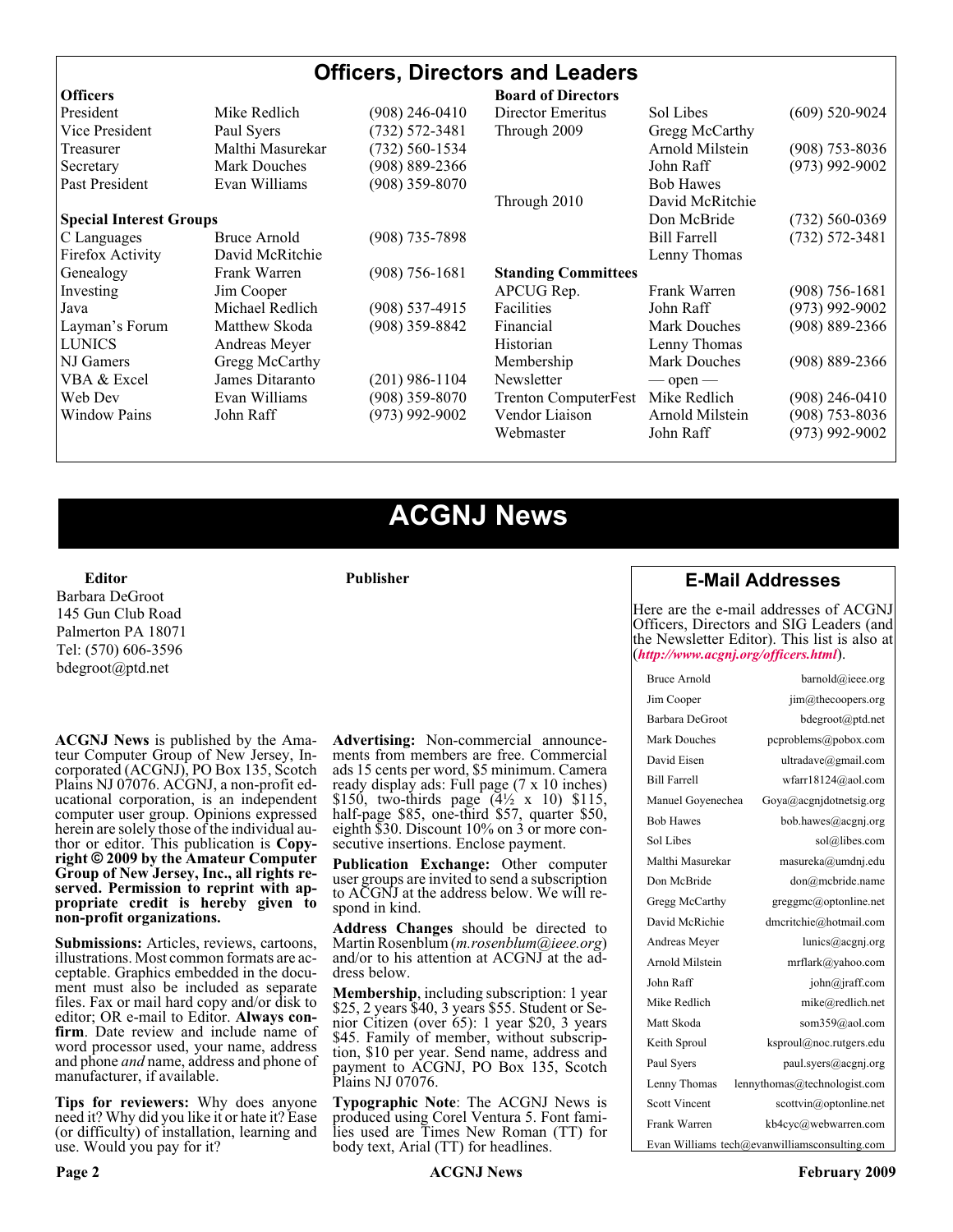In the past, I've downloaded several versions of Acrobat Reader. My favorite is version 5.0, which seems to have last been updated in April of 2001. I also downloaded versions 5.0.5 (apparently last updated in October of 2001) and 5.1 (apparently last updated in September of 2002). Those downloads measured 8.4 to 8.6 Megabytes, and supported Windows 95, 98, 2000, ME and XP. The Adobe Reader 6.0 download measured 15.9 MB, supported Windows 98 to XP, but *not* 95, and was apparently last updated in November of 2003. (Wow! They changed the name and almost doubled the size). The Adobe Reader 7.0 download measured 30.7MB (almost doubled *again*), only supported Windows 2000 and XP, and seems to have last been updated in March of 2005. Just for this article, I checked out Adobe Reader versions 8 and 9. I've never downloaded and installed either one of them, and I'm confident that I never will. However, if I ever *did* download them, it looks like the Adobe Reader 8.0 executable file would only measure 21 or 22 MB (down by a third), and the Adobe Reader 9.0 file would measure 33 or 34 MB (right back up again).

Those large size increases after version 5 *can't* be explained by a corresponding increase in features. (At least not "features" that the user can access). On the contrary, I know for a fact that there was one *less*feature. As I noted last issue in *Cut It Out*, version 5's Column Select Tool wasn't carried forward into versions 6 or 7. It's my theory that those size increases mark the point where Adobe started putting its own interests ahead of its users, by adding "phone-home" capabilities. I further contend that the simultaneous name change supports that speculation. (Reflecting an increase in corporate egotism, since it actually decreased "product recognition" by *un*linking Acrobat from their PDF reader). Based on these new realizations, I'm forced to withdraw my previous endorsements of Adobe Readers 6 and 7. I *still* say that Acrobat Reader 5 (if you can find it) is the best single-source all around PDF reader; but let's face facts: It's getting old. Therefore, by default, my recommendation for a new product must fall to Foxit Reader; and not entirely by coincidence, it was in my review of another Foxit product that I made my aforementioned mistake.

With computers, most times there's more than one way to get things done. Last month in *Cut It Out,* while describing my first experiences with Foxit PDF Editor, I complained because I could only find a *really, really* hard way to copy an image out of a PDF file. Since then, I've found a way that is, in fact, quite easy. I made my mistake by trying to impose the image selection criteria employed by the Adobe products onto Foxit PDF Editor. While Adobe let me swipe a rectangle and select either a whole image or just a part of one, Foxit would only let me select a complete image. What I didn't realize at the time was that, because of that built-in limitation, swiping wasn't necessary. Indeed, by insisting on swiping a rectangle, I'd made things a lot more difficult than they had to be. Here's the *right* way to use Foxit to get an image out of a PDF file: First, open the subject file in Foxit PDF Editor, go to the proper page, and scroll down to the desired image. Next,

put the mouse pointer anywhere inside that image and click once to select it. Then, use the usual cut-and-paste techniques to copy the image into an image editing program (such as Paint or the Gimp). Boy, do I feel embarrassed and foolish. So: Foxit Software, please accept my heartfelt, humble and sincerest apologies for my mistaken criticism of your excellent product. Now, having sufficiently groveled and abased myself, I feel the need to re-inflate my bruised ego by being critical again.

In *Cut It Out*, after discussing Foxit Reader's Select Text option, I purposely omitted another option because it didn't lead anywhere. Now, I'm putting it back in. On the Foxit Reader Menu Bar, if you click on the Tools menu, then click on the Advanced Editing Tools sub-menu, you'll find an entry labeled Image tool. If you click on that, you'll get a pop-up window saying that this feature is a part of the Foxit Reader Pro Pack and directing you to a website for details on how to purchase licenses for said Pro Pack. It also includes directions to a free offer promotion at another website; but when you try to go there, you get a 404 Not Found error. Now, from Foxit Reader 2.3 (which seems to have been last updated in October of 2008), this might be understandable. You could imagine that there had once been a free offer, but that it had expired by now. However, from their newly released Foxit Reader 3.0 (which was last updated on January  $1<sup>st</sup>$  of 2009), you get the exact same message. That's *totally* unacceptable. Knowing my parsimonious nature, you shouldn't be surprised when I say that I *didn't* purchase a Pro Pack license. So I never found out just what that particular Image tool actually does.

There are, in fact, several other menu options in Foxit Reader which lead to advertisements rather than to working features. I'm only going to mention one more. From the Menu Bar, if you click on the Edit menu, and then click on its "Modify Content..." option, a small window labeled "Missing Component Found" will pop up, saying; "There is a certain component (Foxit PDF Editor) missing for Foxit Reader. You might need to download update from our website to display your file correctly. Do you want Foxit Reader to get more information about this component and show up the Download Manager? NOTE: this will require Internet access to Foxit server". Then you get a  $Y$ es button and a  $N$ o button. If you're not alarmed by</u></u> the slightly awkward English (which could be a sign of Nigerian spammers or the Russian mob); and you click on the  $Y$ es button, you'll start a process that will, in fact, install the evaluation version of Foxit PDF Editor on your computer. After it's installed, whenever you're in Foxit PDF Reader and you click on that "Modify Content..." option, PDF Editor will start up with your document from PDF Reader already loaded. Many people like allowing a link to install a program that way. Personally, I prefer to first download whatever installation files I need to a permanent subdirectory (where I can store them for later re-use if necessary), then do the installations myself, one by one.

Let's recap: You *can* copy information directly out of PDF files without paying Adobe enormous piles of money for the full version of Acrobat. If you haven't read *Cut It Out*, please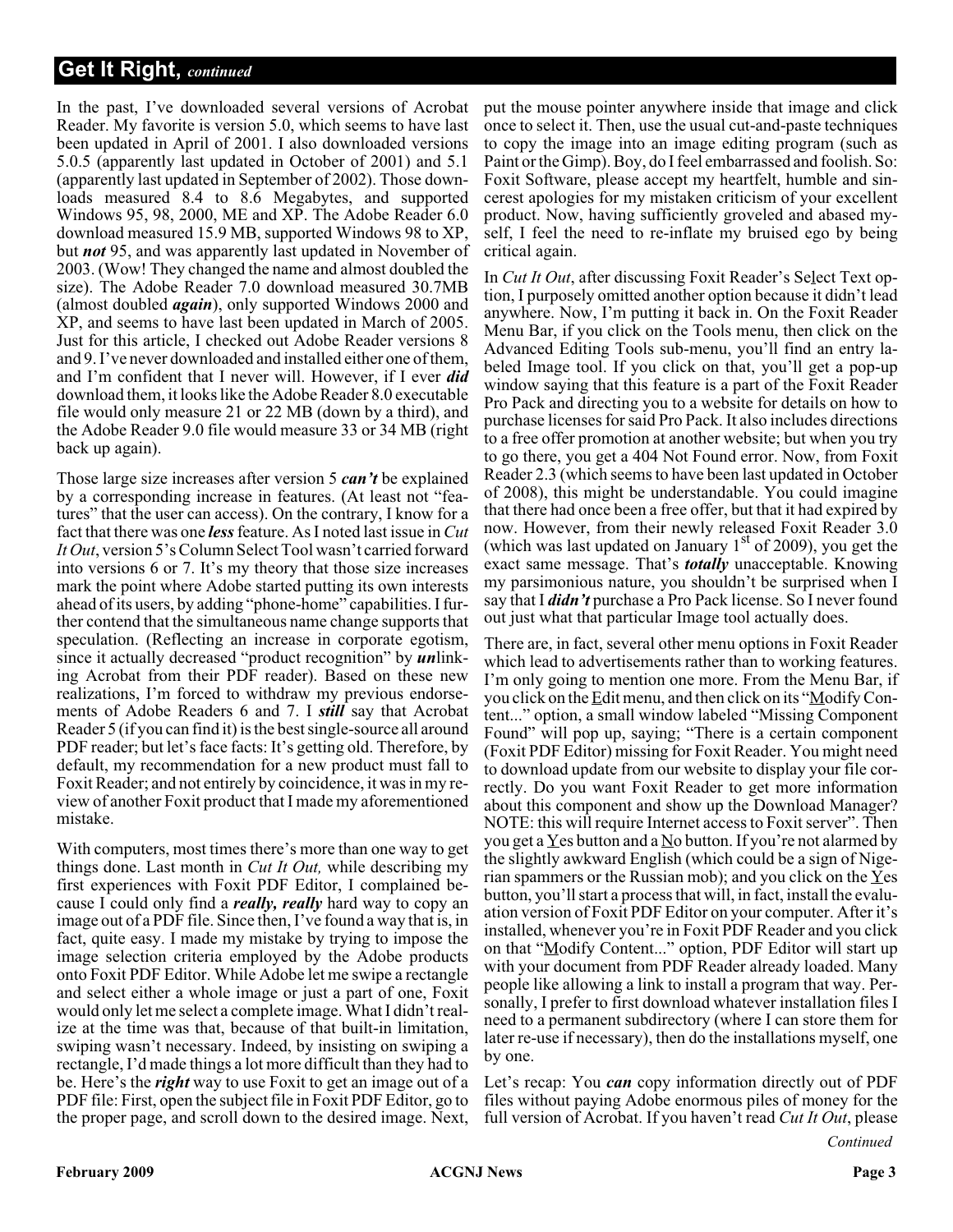### **Get It Right,** *continued*

do so. It contains instructions for using free Adobe products to copy both text and images; and for using free Foxit products to copy text. Much as I'd like to, I just can't repeat those instructions here. However, I'll repeat that although the evaluation version of Foxit PDF Editor *will* put evaluation marks on all changed pages of any PDF file that you edit and then save, it will *not* in any way mark images copied out using the technique described above. Currently, I have Acrobat Reader 5.0 installed on my older "main" computer (which still runs Windows 98 SE, and is no longer allowed to connect to the Internet). I have the just-released Foxit PDF Reader 3.0 and the evaluation version of Foxit PDF Editor 2.0 installed on my newer "main" computer (which runs XP SP2, and is, in fact, getting a little "long in the tooth" itself). Though having to work with multiple programs is a bit of an inconvenience, those two Foxit products are what I would advise anyone to use rather than any Adobe Reader newer than version 5. You can get them at the following website:

### *<http://www.foxitsoftware.com/downloads/index.php>*

There you'll find Foxit Reader versions 3.0, 2.3 and 2.2, plus lots of other stuff under the following headings: "Advanced Add-ons for Foxit Reader", "Critical Add-ons in Foxit Reader", "Other PDF Tools", "Foxit Reader for Mobile Devices", and "Remote Access Tools". EXE, MSI and ZIP downloads for Build 1011 of the Foxit PDF Editor 2.0 evaluation version (last updated 10/11/07) are listed under both "Advanced Add-ons for Foxit Reader" and "Other PDF Tools". I downloaded the ZIP version. (They also advertise a "TrialPay" version that comes with a 6-month free license. You *don't* need that).

### **Big Bucks**

Here, from the Adobe website, are their current prices: \$299 for Acrobat 9 Standard (or a \$99 upgrade), \$499 for Acrobat 9 Pro (or a \$159 upgrade), and \$699 for Acrobat 9 Pro Extended (or a \$229 upgrade). There *are* free, fully functional 30-day trial versions of Acrobat 9 Pro and Pro Extended available, but you have to create a member account to get one (so I didn't). If you're wondering what's different in each version, here's a link to their product comparison page:

### *<http://www.adobe.com/products/acrobat/matrix.html>*

Now, from the Foxit website, here are **their** current prices: \$39 per user for Foxit Reader Pro Pack (or a \$19 per user upgrade), and \$99 per user for Foxit PDF Editor 2.0 (or a \$49 per user upgrade). There's *no* download for the Pro pack. All its features are already included in the free Foxit Reader downloads (which measure 3.14 to 3.69 MB). They just have to be activated. The Foxit PDF Editor 2.0 download measures 1.89 MB. As downloaded, it's the evaluation version. Entering license information would change it into the full version.

Finally, just *look* at the size of the Foxit PDF Editor download! It's only about half the size of the Foxit *Reader* download; and less than a *quarter* the size of that long-ago download for Acrobat Reader *5*. I couldn't get any download size information from the Adobe website, but it surely says something that the optional on-disk copies of their two free trial offers (which Adobe will mail to US and Canadian customers only) are on *DVD* rather than CD. Foxit PDF Editor

has been getting a lot of good reviews lately; but is it even remotely *possible* for it to duplicate all of Acrobat's functionality? Bloated code certainly exists, and object-oriented programming has definitely contributed its share (especially in automatically generated code for graphical user interfaces); but could even the most elegantly, expertly and tightly written code fit into less than two megabytes what Adobe apparently can't fit onto a seven *hundred* megabyte CD? I don't know, but it sure doesn't seem likely.

It looks like Foxit might be taking a modular approach. Among the products advertised on their website are two whose features I would have thought to be included in Foxit PDF Editor: Foxit PDF Creator makes PDF files from printable documents, and Foxit PDF Page Organizer splits or merges PDF files and reorganize pages in PDF documents. The PDF Creator download measures 0.8 MB and costs \$29.99 per user (or \$16.49 per user for an upgrade). The PDF Page Organizer download measures 1.28 MB and costs \$59 per user. (It's a new product, so there's no upgrade price). Currently, I don't *need* any of those functions. So I can't afford the time (or money) that it would take to investigate whether Foxit PDF Editor alone is sufficient, or if those two further downloads (and maybe others as well) may also be required. In the future, who knows?

Wrapping up: It's only been a few months since I learned that you even *could* copy text and/or graphics out of PDF files using readily available free tools. So far, I haven't done anything except practice on expendable files; but I already consider these features to be essential. Right now, it's my opinion that Foxit does them better. (Though, to be fair, I haven't yet checked out any open-source or Linux programs that might exist).

See you next month.  $\Box$ 

### **Back Issues Needed**

The editor is attempting to build a CD containing all issues of ACGNJ News in pdf format, but our collection is incomplete. We're hoping some faithful reader has been hoarding them and will be willing to lend them to us just long enough to scan them. We promise to return them quickly. Thanks Joseph Gaffney, who loaned his collection for scanning. Below is a list of what we still need.

1985: June, July, August, September

1984: August

1976: January, February, March, April (pamphlet-size booklets)

1975: All issues except #1 (June). These are also pamphlet-size booklets.

If you can supply any of these missing issues (or scanned images or good clear copies), please contact the Editor by email (*[bdegroot@ptd.net](mailto:bdegroot@ptd.net)*). Those who supply missing issues will receive a free copy of the resulting CD as our thanks for your help.  $\Box$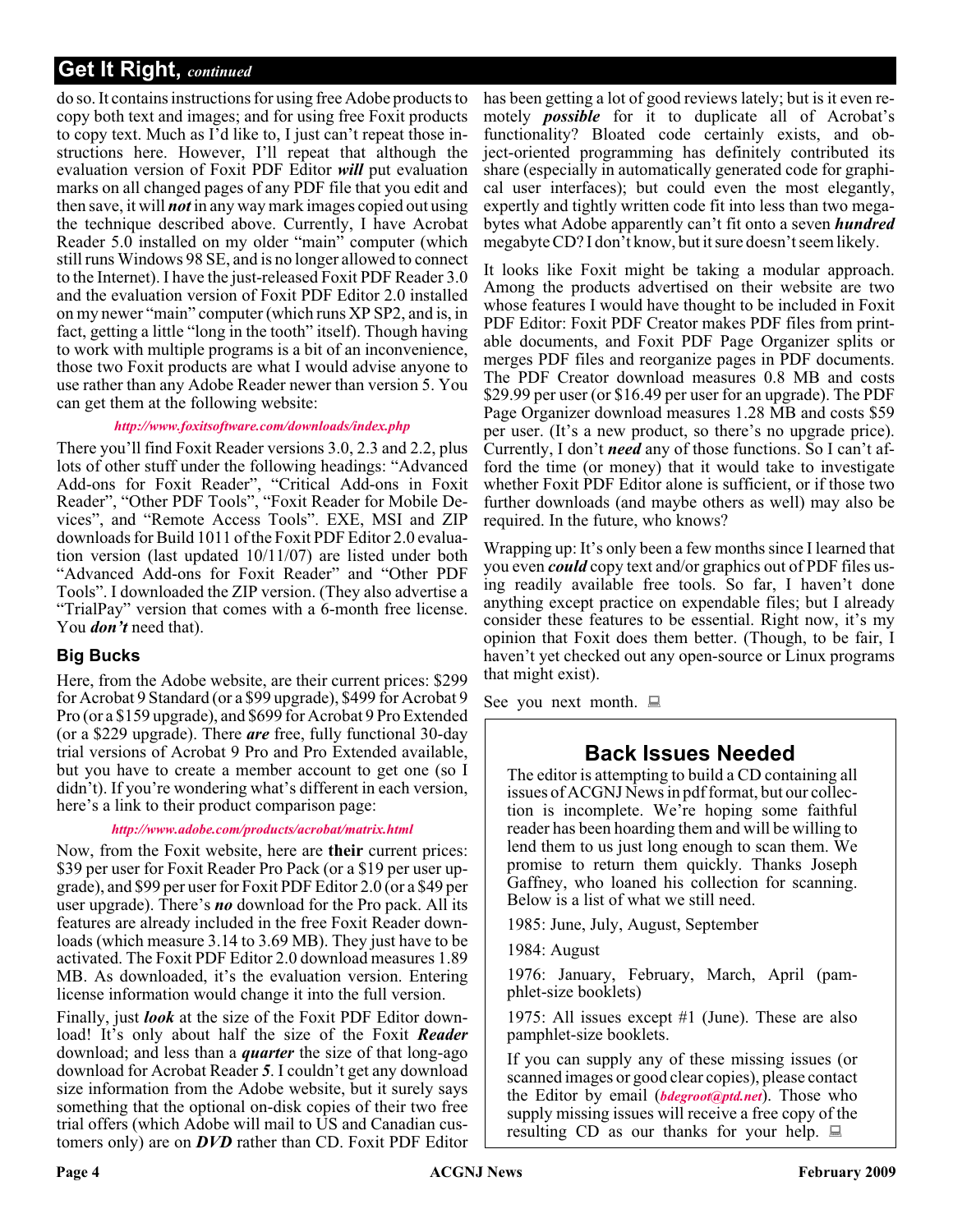### **The DealsGuy**

*Bob (The Cheapskate) Click, Greater Orlando Computer Users Group*

### **\*Suggested Reading**

I'm sure you've heard about some of the innovations that United Parcel Service has created in the interest of saving money, such as calculating their delivery routes with a minimum of left turns. This article will inform you of many other ways they are saving money, some that will surprise you *[informationweek.com/news/showArticle.jhtml?articleID=212900815](http://www.informationweek.com/news/showArticle.jhtml?articleID=212900815)*. Everything you can think of is under scrutiny. However, the most interesting part is further into the article.

### **\*Feedback**

I certainly had plenty of feedback from my experience with Best Buy. It seems that many others have had a bad experience with Best Buy and wrote to tell me about it. My preference for that type of store was Circuit City, but that has come to an end. I'm sorry to bid them farewell because Circuit City always treated me right.

### **\*A Bit About Work**

My wife and I have worked some great trade shows lately. One was the Fun Show, which is also called the Coin Show. I sure saw many dollars worth of coins etc. displayed by people from all over the US. Police continually patrolled the show floor and they now have police on horseback roamed the parking lot to prevent any robberies there, which have happened in the past. In fact, there have even been vendors who were followed by robbers to a distant town where they were robbed when they stopped at a motel for the night. Obviously, the robbery was substantial.

Then came the Surf Show, which happens twice a year. It's a large show and draws attendees from the US states with beaches, and from the Caribbean. Fashions make up much of the show, but there are lots of other things to see, not to mention the models (mmmm).

On the heels of the Surf Show came the "Shot Show" which occupied 1.1 million square feet of exhibit area in the West complex of Orange County Convention Center. *<http://www.shotshow.org>*. I saw a shotgun with a price tag of \$100,000 and that booth also had a deal for four assorted shotguns and rifles for only \$400,000. Too bad my Visa limit was too low for that. Those guns with their GOLD triggers would have made a nice gift for my wife's husband. The show had about 25,000 attendees and security was tight with all kinds of guns and knives all over the place. Most of the attendees I talked to said they were unable to see the entire show in one day. Others said they were back again to keep looking because you always find something you didn't see the first trip through. That is so true of trade shows.

I'll also give you the URL for the IAAPA Attractions Expo *<http://www.iaapa.org>* which is a show we worked in November that is all about amusement park rides and other attractions at carnivals. It's always fun to work it and some of the rides are set up and working right there on the show floor. There is as much as 65 feet of height in certain areas of that building if

needed. There were many inflatable attractions this year and lots of food exhibits (Burp).

The Power Gen Show was extremely interesting with everything from small to very large generating systems *<http://www.power-gen.com/index.html>*. Three vendors offered giant windmill generators, GE, Mitsubishi and Vesta with impressive movies illustrating the construction. If I had one of those, I could power the entire neighborhood. You might also be interested in the Electronic House Expo that will be in Orlando in March. *<http://www.ehxweb.com/>*

### **\*How About Repairing That File**

DataNumen Inc. has released Advanced Access Repair 2.0. If .MDB files are corrupt or damaged, this powerful repair engine will recover the data with precision. The performance of Advanced Access Repair is improved and supports MS Access 2007 and Windows Vista. If the .MDB files are corrupt or damaged in some way, Access can neither open the files nor recognize any data in them. Advanced Access Repair uses advanced technologies to scan the corrupt or damaged Microsoft Access databases (.MDB files) and recover the data in them as much as possible.

Advanced Access Repair 2.0 is based on a comprehensive understanding of the Access MDB database format. The advanced algorithm of this powerful tool allows you to recover every possible item in the MDB database files because the recovery process does not rely on the structure of the original corrupt or damaged MDB database file. Sometimes the structure is completely damaged and cannot be recognized, but Advanced Access Repair is still able to analyze the raw MDB database file byte by byte and recover most of the data.

Advanced Access Repair 2.0 can successfully repair Microsoft Access 95, 97, 2000, XP, 2003 and 2007 databases, recover the structure and records of the tables in Access databases, or recover MEMO and OLE fields. It offers numerous features that are not available, or only partially available, in other repair engines. Among those features is support for the new Access 2007 format, batch recovery, command line support, shell integration, and drag & drop support. Advanced Access Repair 2.0 can also recover indexes, auto-number fields and relations, can output repaired MDB files in different formats, and can search for MDB database files on the local computer according to special criteria. Password encrypted Access databases? Recovered; deleted records and tables; no problem.

Advanced Access Repair 2.0 runs under all versions of Microsoft Windows, including Vista, and supports all versions of Microsoft Access including Microsoft Access 2007. A single-user license costs \$299.95 (US). Volume buyers are entitled to discounts. They are offering a 10% discount if you use the code DNC-SGKO-DG when ordering. The code is good through March. Further information on the product, as<br>well as a free trial copy is available from well as a free trial copy is available from *<http://www.datanumen.com/aar/>*.

Direct download link: *<http://www.datanumen.com/aar/aar.exe>*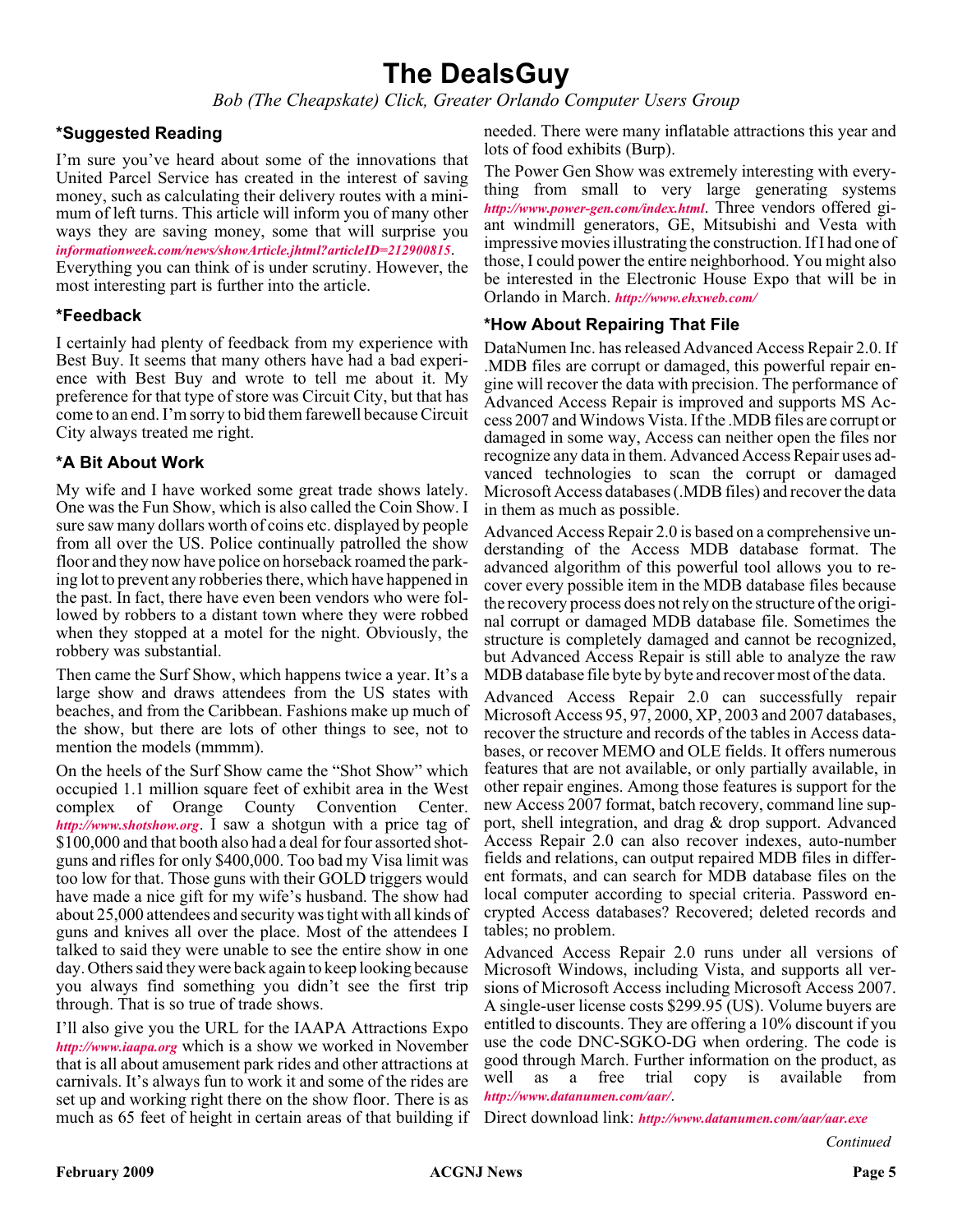### **Review - Wacom Intous.3 Writing Tablet**

*Jerry Goldstein (jerryg (at) attygoldstein.com), The PCUG of Connecticut (www.tpcug-ct.org)*

Tabula rasa (blank slate) has new meaning when you hold a pen to a writing tablet. Your creativity expands. After the stilted motions of a mouse you get free flowing precision to transfer your thoughts to the screen when you use a writing tablet and pen. For graphic work and photo editing the writing tablet is as invaluable as the palette is to an artist.

Writing tablets, aka digitizing, drawing, or graphic tablet have been around since 1888 when the Telautograph was patented. They have come a long way since then with one manufacturer carving out its own market niche. That manufacturer is Wacom. Wacom created and patented passive tablets that use electromagnetic induction technology. This technology uses horizontal and vertical wires that transmit and receive electromagnetic signals between the tablet and a pen or mouse. For the non-scientists amongst us that means the wires let the tablet know where the pen is on or above the tablet and translates that to the screen. The pens are equipped with pressure sensitive technology as well. This allows you to adjust what you do on the screen just by how hard and the angle by which you use the pen. Electromagnetic power also eliminates the need for a battery for the pen.

Wacom patents prevent competitors from using its technology. That has kept Wacom the premier tablet company for artists, graphic designers, architects, and, well . . . anyone wanting to use a graphic tablet. Other technology for tablets include Active Tablets, that use a battery energized battery to transmit a stylus's signal to the tablet, Optical Tablets, that use a small digital camera in a pen that matches patterns on paper, (watch future newsletters for an article on this emerging technology for note-takers), and Capacitive Signal Tablets, that use electrostatic signals. Touch screens are also similar to graphic tablets but you don't get the high level of precision a touch screen gives you. None of these other technologies are as popular as the electromagnetic tablets that Wacom offers.

When buying a writing tablet you have choices depending on your budget and needs. Budget considerations may over ride your actual needs but this is not a time to save. Wacom's basic or amateur level tablets used to be Graphire technology but Wacom has since introduced a new basic tablet and called it Bamboo. The Graphire line is only available now as a reworked Bluetooth wireless tablet. Between my own research and what I have discussed with others who use graphic tablets you don't want to buy the entry level Bamboo unless you want to quickly be frustrated by its restrictions. Intuos is much more sensitive allowing precision detail in your work that is sorely missing in the Bamboo level tablet. I'm not saying that

*Continued*

### **DealsGuy,** *continued*

### **\*Keep An Eye On That Network**

Softinventive Lab, the developer of software for IT Administrators, introduced Total Network Monitor, the program which enables IT Administrator to be continuously informed about every single moment of their network's performance. If there is any error or failure in a network computer's performance, the program immediately alerts you by sending a message to your E-mail, Jabber account or Event log. Total Network Monitor 1.0.1 helps to prevent serious bottlenecks and the program builds a detailed report on the type and time of any failure or error that occurred.

You can check any aspect of each utility, server or file system, HTTP, FTP, SMTP/POP3, IMAP, Event Log, Service State, Registry, and many others at any time. Total Network Monitor allows you to create monitor lists and customize them as much as possible according to your needs. It gives you all the tools for convenient monitoring of your network devices' state and has a number of specific probes checking the remote utilities and server's state. For your convenience all probes are divided into three main groups; Internet, Windows and Miscellaneous. The program enables you to build a demonstrative network map, which is handy in network control.

Total Network Monitor 1.0.1 runs under Windows 2000/XP/2003 Server platforms including Vista, and costs \$145/112 euro per license for one installation, \$115/89 euro per license for 2 to 5 installations, \$95/73 euro per license for 6 to 10 installations. They offer a 20% discount on request. *[softinventive.com](http://softinventive.com)*

Product page: *[softinventive.com/products/total-network-monitor/](http://www.softinventive.com/products/total-network-monitor/)*

Download: *<http://www.softinventive.com/downloads/tnm-setup.exe>*

### **\*Use This Instead of Print Screen**

Here is a suggestion by a reader who preferred not to be mentioned: When you want to save what's on your screen, many use Print Screen to save it to the clipboard. However, you don't always get everything you want, such as the curser, using that method. Why not try FastStone Capture, which is a freebie. The following is from their Web site: "FastStone Capture 6.3, Shareware (last update: 2008-10-15): A powerful lightweight, yet full featured screen capture tool that allows you to easily capture and annotate anything on the screen including windows, objects, menus, full screen, rectangular/freehand regions, and even scrolling windows web pages. It also allows you to record screen activities and sound into video files."

FastStone also offers other software so see *<http://www.faststone.org/index.htm>* for a description of their various products.

That's it for this month. I'll have some more new product announcements on my Web site that didn't offer discounts. Meet me here again next month if your editor permits. This column is written to make user group members aware of special offers or freebies I have found or arranged, and my comments should not be interpreted to encourage, or discourage, the purchase of any products, no matter how enthused I might sound. Bob (The Cheapskate) Click bellsouth dot net. Visit my Web site at *<http://www.dealsguy.com>*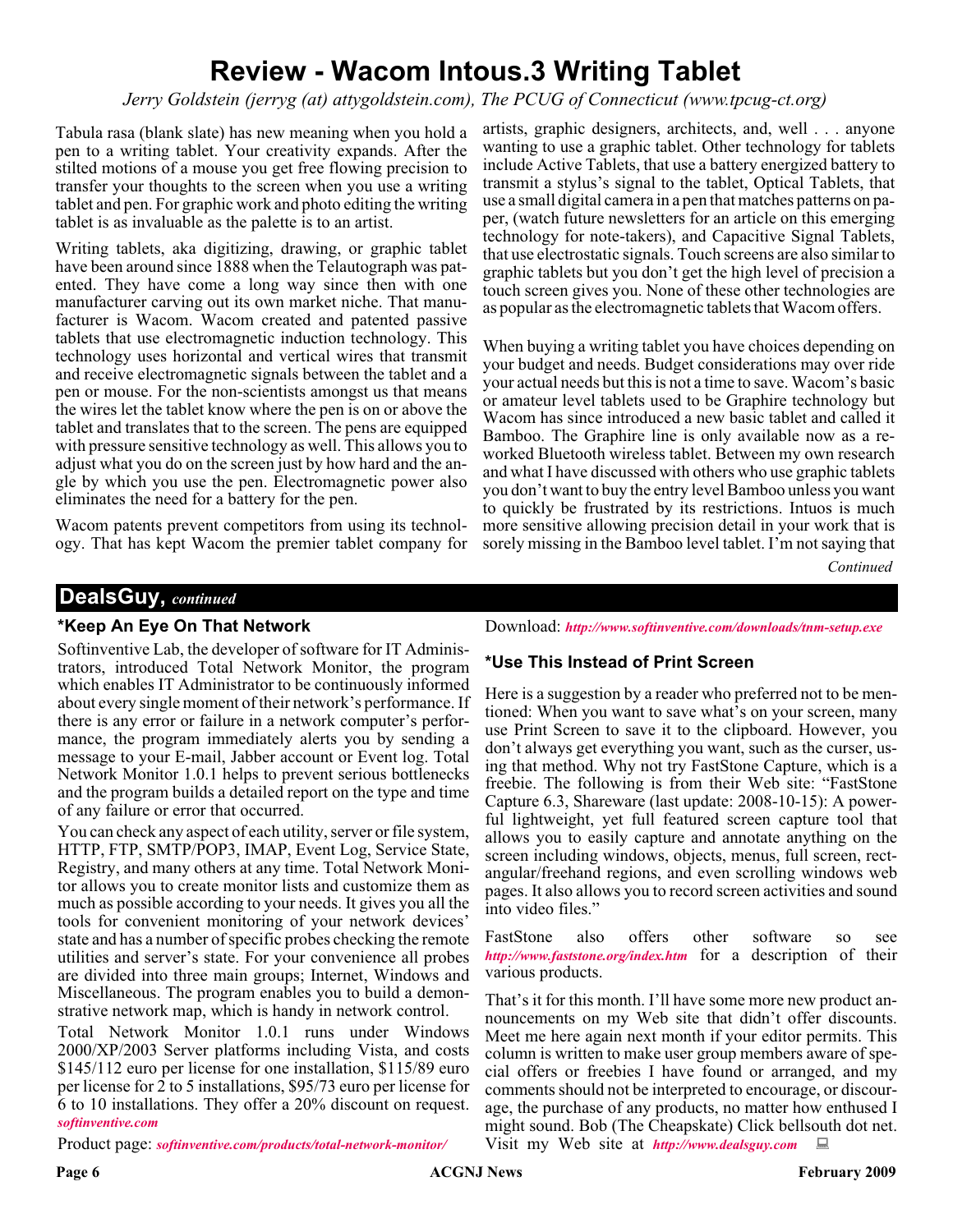### **Wacom Intous.3 Writing Tablet,** *continued*

the Bamboo is a bad product for the money. It just isn't enough for most user's needs. You will pay almost double for the Intuos over the Bamboo. It is worth it.

Part of the value in buying a writing tablet is the bundled software that usually comes with your purchase. Wacom offers Adobe Photoshop Elements, Corel Painter Essential, Nik Color Efex. and Wacom Brushes with the Intuos tablet. Separately these softwares would cost you some \$200. They come free with your Wacom tablet. Adobe Photoshop Elements is the basic level version of the well-known digital photo editing software.

Corel Painter is used to turn your photos into paintings and Nik Color Efex applies lighting filters to your photos. Wacom Brushes customizes the brushes used with Photoshop. When I researched purchasing a tablet I found a wide difference in what was being bundled with the offered tablet depending on the seller. Be careful what you are buying as what seems like a good deal could be a reseller offering older product with outdated software.

As you can see in the table at right the Wacom tablet comes in a variety of sizes. Wacom provided me with the 6"x11" size tablet (about \$370) to review based on my working with dual monitors. When buying a tablet you want to buy the largest one that fits your budget. Stretching your budget for a bigger size will benefit you greatly later. The tablet space translates to the work you are doing. Precision is made easier when you are working on a larger tablet that understands minute motions. You can adapt a smaller tablet to work in tighter areas but that requires extra work which gets tedious. If you are working with only one monitor the 6x8 tablet is your best buy.

The tablet itself defaults as matching your monitor screen for size. When you reach the edge of the tablet surface you are also at the edge of the monitor. For dual monitors the tablet moves smoothly across the monitors as if they are one. The tablet divides itself in half so you work on both monitors like one big surface. The only problem I had with this was that my main monitor sits directly in front of me with the second monitor off to my left and up against the main monitor. This meant the tablet area that I mostly worked on was furthest from me when I worked with the tablet to the side of the keyboard. I found it easier to switch the tablet to work with just one monitor when I was doing quick photo fixes. The tablet comes with two sets of programmable hot keys to make the switch from one monitor to two relatively easy. When I wanted to work in depth with the tablet I found the extra sized tablet came in handy and made editing easier. The tablet is also light and sturdy enough to sit comfortably in your lap for those long editing sessions.

The tablet's installation is mostly plug and play, easy and quick. I say mostly because of the learning curve on the bundled software. The tablet itself is almost instantly understandable and useable. The software bundle is where the learning curve comes in. You'll have to do a lot of experimenting and manual reading to get the most out of the tablet software.

You will also want to experiment with the 1024 levels of tip and erasure pressure sensitivity that you get in the Intuos Grip Pen. As mentioned before the Intouos pen is battery free. That lightens the pen and avoids problems with using a pen with weak batteries. I found the pen easy to hold and maneuver around the tablet. The pen comes with a holder that allows you to keep track of where you put it between uses. It also includes a handy electronic eraser for easy fixes. I have not used the pen long enough to notice but other reviews I read indicate that the nibs on the pen do wear down with use. The pen nibs are replaceable. The pen is so sensitive that it has tilt sensitivity like a real pen or brush.

A nice touch to the tablet are the 2 touch strips placed strategically on the tablets. They made it easy to scroll and zoom the work for easier editing. The tablet also comes with a five button scrolling mouse that is ball and optics free. It works off the tablet's surface so no additional USB plugs are used for the mouse base. I did find it somewhat annoying using the tablet mouse as my sole mouse. You are restricted to the active tablet surface with the tablet mouse. I often found myself with a mouse that was not reacting to my motions when I went outside the tablet sensitivity surface. The tablet surface has a large non sensitive area that provides a great hand rest when working but no mouse control. It was distracting when doing general computer work, like writing this article, and using the tablet's mouse. For this reason I keep my old mouse handy for non-tablet work.

When buying an Intuos level writing tablet you may find it necessary to go to the stores website to find your tablet. Retailers can not afford to stock a wide variety of tablets in each of its stores. You probably won't even find a store display tablet for you to try out before you buy. Your research is going to mostly based on the reviews you find of which there are many.

All in all I found the Wacom Intous3 tablet to be a great addition to my computer repertoire. As regular readers know I love making home videos and mixing up photos with my PowerPoint presentations. The tablet makes my prep work easier and more comfortable. I definitely recommend the Wacom Intuos tablet as part of your photo editing or graphic work solution.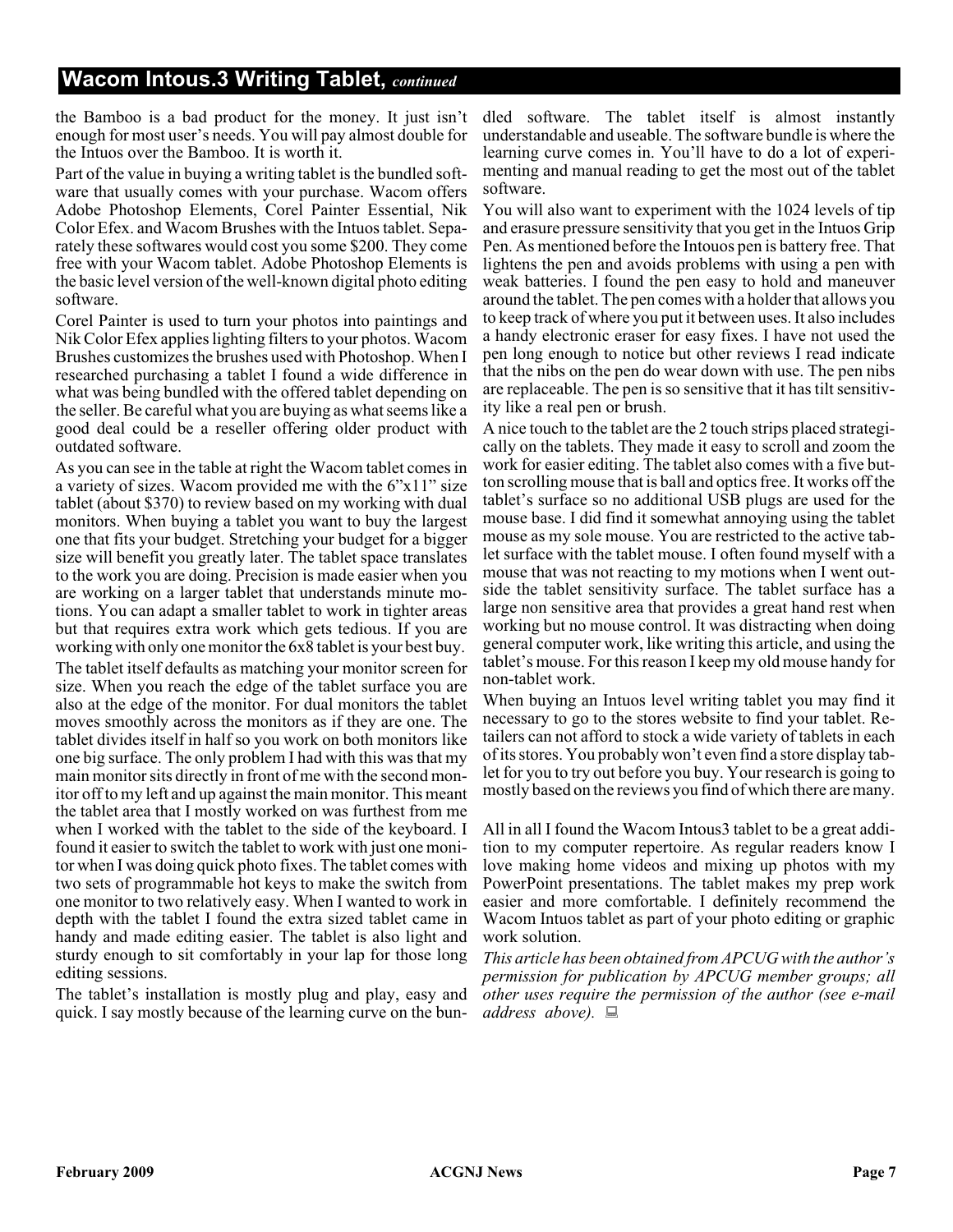### **Circuit Writer**

*Jim Scheef (jscheef (at) yahoo.com), Danbury Computer Society ([www.dacs.org](http://www.dacs.org))*

### **It's Over – And So It Begins**

As we all get used to the prospect of President Obama, some with trepidation, others with jubilation, the one thing we can be sure of is that change is coming. Trite as that sounds now, his presidency will be historic in more ways than we can possibly know right now. But how will it affect us, the computer-using public, is more important — to us anyway. For instance, the White House will have its first CTO (chief technology officer) recognizing the role of technology and information systems in everything we do. Hopefully, the White House will no longer need to worry about losing emails as it seemed to be such a problem for the outgoing administration.

### **A Future in Chrome**

Will Chrome steal the plating off Microsoft's shine? This topic could be more complex than why the Republicans lost the elections. Fortunately, there are far fewer pundits talking about it so I will point you to two eWeek articles that get into some depth. *Google Chrome Could Nuke Microsoft From the Internet Market* (*[Google-Chrome-Could-Nuke-Microsoft](http://www.eweek.com/c/a/Application-Development/Google-Chrome-Could-Nuke-Microsoft-From-the-Internet-Market/)* ) and *Google Chrome Keeps Pace with Web App Advances* (*[A-Technical-Overview-of-Google-Chrome](http://www.eweek.com/c/a/Search-Engines/A-Technical-Overview-of-Google-Chrome/)*)

The second is more technical and shows Flash crashing in a Yahoo webpage rendered in Chrome. With the 800-pound gorilla of Google pushing Chrome, it will become a player in how we interact with the web. Whether it will become Google's "web operating system", only time can tell.

### **Two Lists of Ten**

Before we leave Chrome, here are *10 things to love (and hate) about Google Chrome* from TechRepublic (*[10things/?p=422](http://blogs.techrepublic.com.com/10things/?p=422)*). Read thru this article and perhaps you'll see why I think Chrome will be important — or at least a good browser.

The second list is *10 ways you might be breaking the law with your computer* (*[10things/?p=356](http://blogs.techrepublic.com.com/10things/?p=356)*) from the same blog. This one shows how insidious the intellectual property laws have become with the inference that these laws need to become more rational and reflect the needs of consumers as well as owners.

### **Does Search Really Work?**

Why is it that when I search for "man bites mosquito", I get 400,000 hits for exactly the opposite? But if I search for "man bites grasshopper", the third and fifth items are articles about a man biting a dog? If first generation search was either simple word indexes built by web crawlers like Alta Vista or indexes built by hand like the initial Yahoo. Google brought in the second generation where search ranking is based on other criteria — like other links to the site or consistency of information within a site, etc.

Some people, like those who design new search engines or who write articles about it , (*[The Problem-with-Search](http://www.eweek.com/c/a/Search-Engines/The-Only-Problem-With-Google-Yahoo-Microsoft-Search-is-That-Theyre-Awful/)*) think the coming generation of search will be based on semantics and the "social graph". Semantics, of course, involved the meanings of words and thus their order becomes significant.

Current search treats your search arguments as keywords and the order you give them has little significance, hence the

results to man bites dog are really for dog bites man (unless you search for the string in quotes which is still a different search).

I started to use this as my example but there is a movie out called "Man Bites Dog" so that search found many references to the movie but none to what I really meant. So semantics sounds great, right?

Social graph refers to the Google Social Graph API (*<http://code.google.com/apis/socialgraph/>*). This application programming interface allows developers of web sites that rely on users to build content, to use links that people have already made public to create links between social sites like Facebook and Classmates, to pick a couple that you have probably heard of. At least that is what the article implies.

I had to do some searching to find this as the article doesn't really explain it. Searching for the string "social graphic" returned forty results out of 135,000. Using my eyeballs on these results I found a reference to a gawker.com article about "Six Degrees Of Separation Between George W. Bush and Parker Posey." We know who the first guy is and Parker Posey is some kind of musician or something (I don't really care but apparently everyone agrees that the relationship strains credibility). According to the diagram in the article, these two people are linked by two chains of six or less "degrees".

A diagram of social relationships is what does this and social web sites like LinkedIn and Facebook could be a source for such information — maybe. In the immortal words of the excellent motivational speaker Dr. Richard Byrne, "It will if it does, and it won't if it doesn't." (Don't bother searching for Dr. Byrne as he passed away before the advent of the search engine.)

So why isn't search better? There is actually an incentive for current search engines to not get any better. If it takes you four or five tries to find what you want, Google or Yahoo get three or four additional opportunities to show you advertising. Remember, that's what pays for all this.

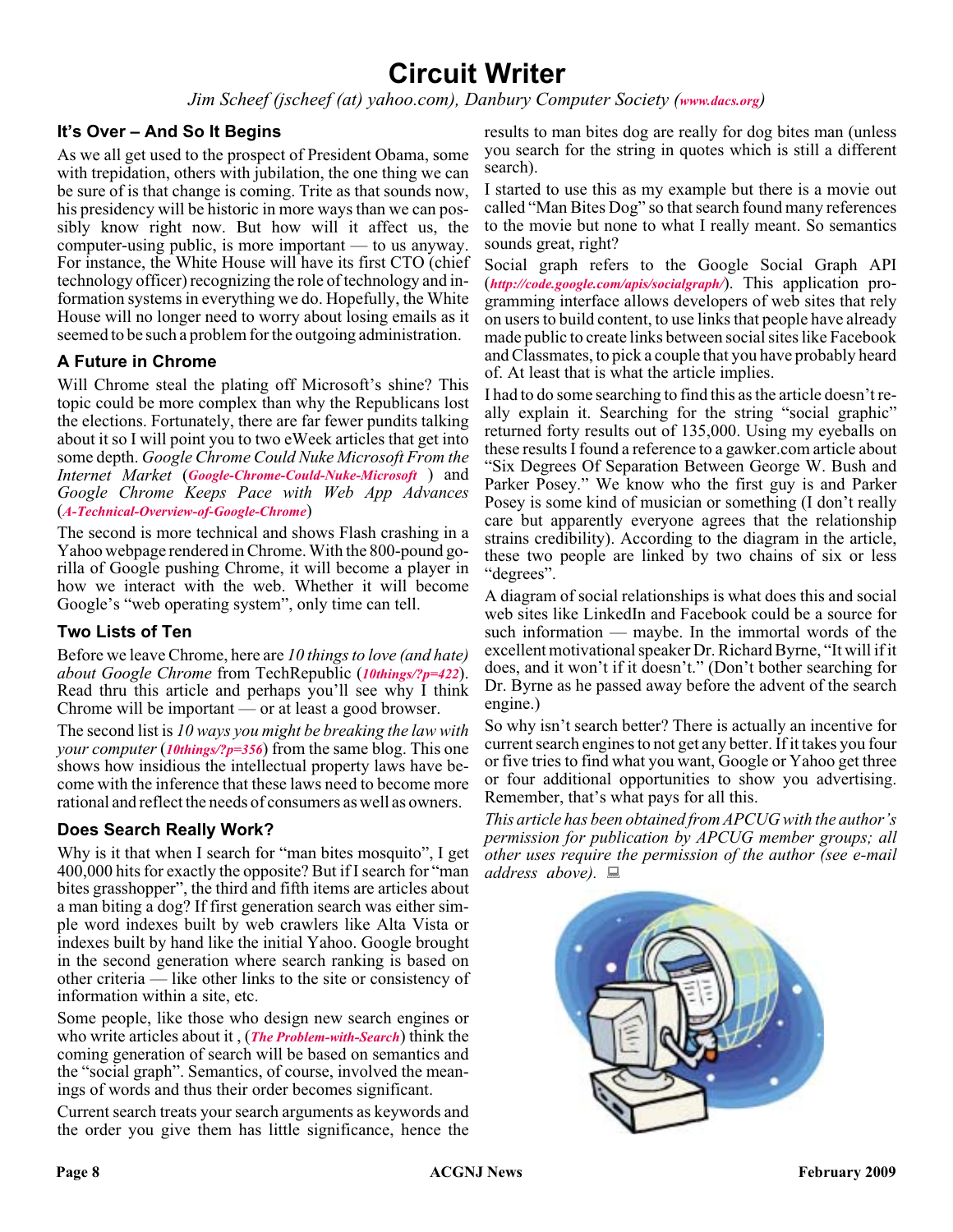### **Review - MagicJack**

*Constance Brown (constance(at)mystepco.com), Canton Alliance Massillon Users Group ([www.camug.org](http://www.camug.org))*

Do you recall the poem by Rosemary and Stephen Vincent *Convenience*. You can use the magicJack with any Benet stating that no place on earth is more than 60 hours away? The authors were awed by the idea that distance was no longer measured in months but in hours. What would they think now that people have circled the world in spaceships and repaired orbiting space stations? On the other hand, my friends who boarded the plane last month found that it can take 60+ hours to arrive at a destination in our own hemisphere — if it happens to be Bolivia!

What does travel have to do with computers? Most trips begin with a call to a travel agent or visiting a travel web site to check prices and availability of flights. Then a flight is booked and paid online either by the purchaser or an agent. An e-ticket is sent to the traveler who then checks in via a computer terminal at the airport. Computerized controls are used to guide the plane. Computers everywhere. Great when they work. Annoying when they don't! They are here to stay and will be performing more and more of our communications. Wouldn't it be wonderful if you could travel internationally and communicate with folk back home without paying those ridiculous international calling fees! Or stay in touch with friends who do not live in the USA? Guess what! You CAN!!

Several CAMUG members have VOIP (voice over Internet Protocol) phone service. Last week I ordered something immediately after hearing about it. I have been eagerly awaiting the opportunity to test it. I can hardly wait to share it. Perhaps you have seen ads for magicJack. What is it? Here's a quote from PC Magazine online: "So simple it's almost perfect, magicJack is the best home VoIP gadget I've seen to date. Excellent call quality, a workable set of calling features, and an amazing price make this little box the VoIP wonder to beat."

In two minutes a USB device about 2 inches by 1 inch by 5/8 inches that I plugged into the powered hub that I run through my USB port gaive me capability to place calls via the Internet. I called Canada and Colorado. It worked well except when I looked up information on the internet at the same time.

Customer service said I can connect to the powered hub that runs directly to my router. I will have to restart the modem, most likely. That means that I don't have to have the computer turned on to make calls,.just like my current VoIP service. This is great.

### **What do I like about the magicJack?**

*The price*. The gadget is \$40, and that includes one year of service! The renewal service price is \$20! Not \$200. Just \$20. In fact, we paid \$60 for five years!

*The price.* Calls are free to US & Canada and reasonable to other parts of the world. Bolivia ranges from 12-14 cents. Guatemala was a little less. I didn't check farther.

*The price*. Register your magicJack with a US phone number and travel anywhere in the world. Place calls back to the US or Canada and the call is free! Purchase a magicJack and register it with a number in the USA, send it to your friends elsewhere in the world, and they can call to any place in the US or Canada for free — almost. Remember, you receive one year of service with the device.

computer,.not just the one you registered.

*Convenience*. The magicJack is so small that it will travel extremely easily.

*Convenience*. You can use the magicJack to place calls over Wi-Fi, cable, or DSL. Even light high speed is fine as it requires only 80 kbps of bandwidth.

*Services*. You get all of them: voicemail delivered to you via email and also available by calling your number and entering your pass code, conference calling, 3-way calling, caller ID, do not disturb – have I forgotten anything?

*Quality*. The quality compares with other VoIP services. The calls pass over a private network.

*Customer Service*. Customer service was good, but busy. The online chat took a little time as the service person moved between customers. But it was good. He didn't have time to tell me about the Outlook add-on, so I am still waiting to discover what that is. Customer service apparently is improving, based on evaluations I read.

US News and World Report had an interesting article online dated September 27 about the magicJack. Here is a part of it: "The colorful and wealthy Borislow,.who also raises, races, and wagers on racehorses, has launched magicJack fast out of the gate. The startup has sold more than 400,000 devices just six months after its official unveiling. It's selling about 7,000 a day, the company says, adding twice as many net new accounts over the period as Vonage, an Internet phoning pioneer. MagicJack's appeal is not only the price, which falls to just \$20 for a second year of calls, but sound quality that's consistently good. And it's flat simple to install and use."

Who is the inventor behind the magicJack? Dan Borislow. Here is information about him taken directly from the magicJack web site: "Dan Borislow is the founder of YMAX Communications Corporation, a modern phone company with the largest competitive local exchange carrier (CLEC) network in the U.S, and inventor of the magicJack."

"Borislow has been in the telecommunications industry for over twenty years and is recognized in the industry for pioneering the development of breakthrough technologies. He previously held the position of CEO and founder of publicly-held Tel-Save, Inc. At Tel-Save, Borislow revolutionized low-cost long-distance for more than four million America Online (AOL) customers. While with Tel-Save, he saved customers over 40% on their phone bills and also received the prestigious J.D. Power and Associates Award for Customer Satisfaction. After a brief attempt at retirement, Borislow returned to the telecom industry and invented the magicJack. By eliminating the expense of local and long distance phone charges and saving the average customer around \$1000 a year, magicJack is positioned to be the fastest growing telecom company in the world; Borislow likes to call it .Telecom Revolution Part II."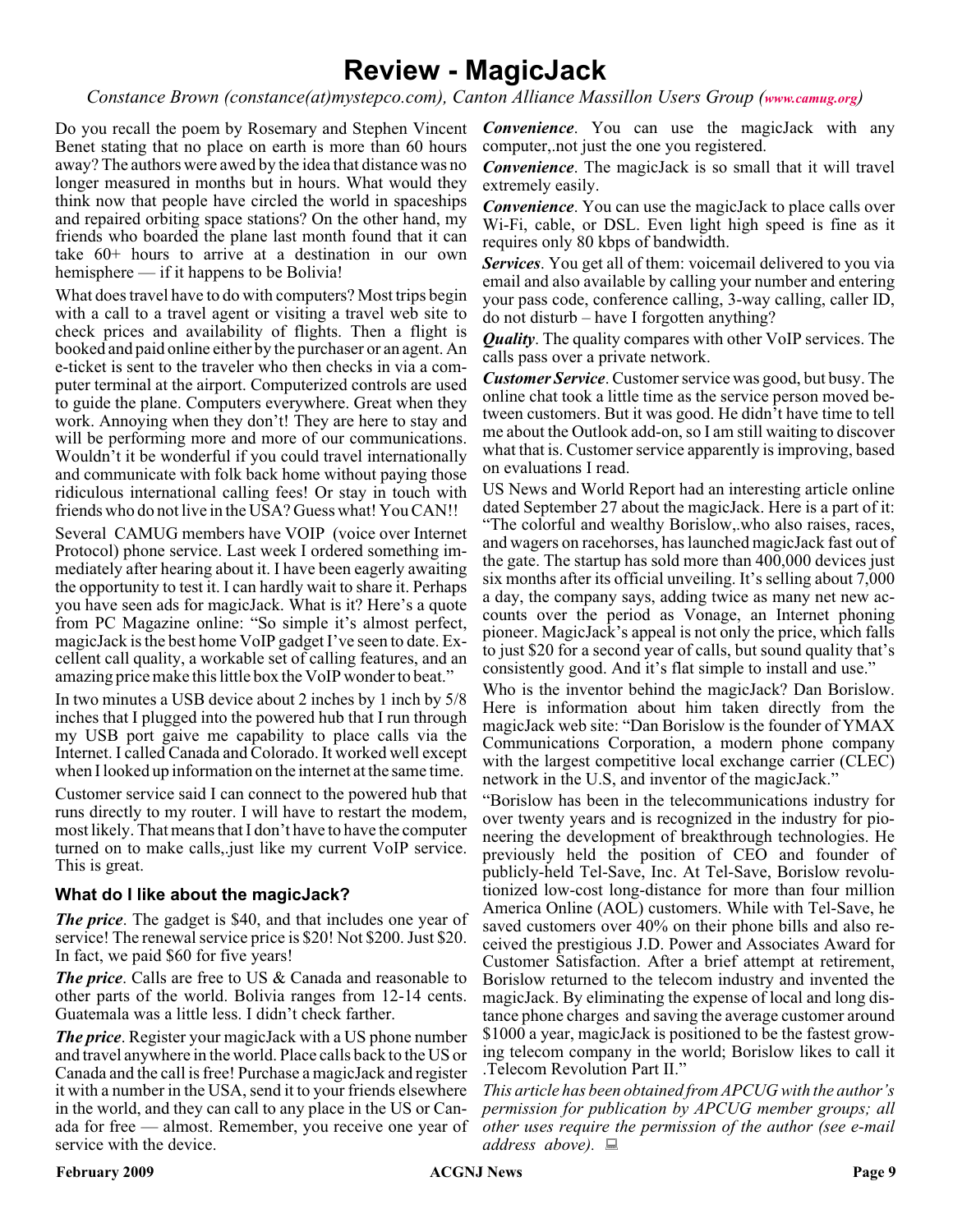## **Performing Better Searches**

*Sharon Housley (Sharon (at) notepage.com), NotePage Marketing for FeedForAll (www.feedforall.com)*

Performing and perfecting search engine results can save web surfers lots of time and energy. Understanding the nuances of searching allows researchers to immediately drill down and locate the information they are seeking, without having to wade through a myriad of irrelevant search results in the process. The increasing complexity of search engines has made understanding search engines a necessity for those who spend any amount of time online. The following search tips are standards that will work in most of the major search engines.

### **How To Find What You Are Looking For?**

As the popularity of the Internet grows, more and more results are returned for even the most obscure search phrases. In order to save time, web surfers need to increase their search relevancy. It is advisable to use multiple search terms to produce better search results. Searchers should use specific words and phrases to find what they're are looking for, while filtering out irrelevant and unwanted results.

In searching, more usually means less. Using more keywords in a search will help qualify the search and make it more specific to what you are looking for. It is all about striking a balance; more search terms will reduce the number of search results, but those results will be more accurate. Remember that you can always refine the search further if there are too many results returned in the initial search.

### **Capitalization Is Irrelevant**

The major search engines ignore capitalization. Upper case and lower case search phrases will deliver the same results.

### **Order Matters**

Keep in mind that the order in which the terms are entered into the search box will affect the search results. The most important terms should appear first in the list of search words.

### **Word Stemming**

Major search engines will provide results that use word stemming. Word stemming includes variants of the terms that were searched for. For example, searching on the term fish in a major search engine will generate organic search results that also contain the terms fishing, fishes, and fisher.

### **Exact**

Using quotations around a search phrase will generate search results that contain only that specific search phrase, exactly as it was entered. For example, searching on the exact phrase "rocking horse" in a major search engine will only generate search results that contain the phrase rocking horse. The results will not include any results that contain "horse rocking" — even though both terms appear, they do not appear in the proper order for an exact match.

### **Do Not Include**

Adding a (-) negative/minus sign before a search term will filter the results so that they contain the first term but not the negated word. For example, entering the search phrase horses -rocking into a major search engine will return search results about horses but not about rocking horses.

### **Must Include**

If you want search results that only include a specific word, just type a (+) plus sign in front of a search term. The results produced will always contain that term. For example, conducting a search horse + carousel will result in all search results that contain carousel, and may include horse as well.

### **Similar Words**

Adding a  $(\sim)$  tilde character in front of a search word will generate search results that not only include the specified search term, but will also include all words considered to be related to the original search term. For example, using the search term ~soda will result in organic search engine results that not only include soda, but also include pepsi, pop, cola, coke, bottle, and soft drink.

### **Either Or**

Adding an OR parameter between two search terms will result in search listings that include either the first or the second word in the search results. For example, searching on the terms soda OR bottle will generate search results that may contain both terms soda bottle or it will produce results that contain either soda or bottle but not both in the same search listings.

### **Advanced Searches And Segmented Searches**

Many search engines allow you to specify the type of content you wish to search in. For example, you can often search just news articles, just blogs, or just images. If you are looking for a specific type of media, segmenting your search can be helpful. Searches can be conducted to locate webpages that contain a specific language, or a specific file type (ie. pdf, rss, etc). Simply use the search engine's advanced search option and select the content, language, file type, etc to filter your search results.

### **Search Meta Words**

Meta keyword searches give search engines special instructions. When the meta search words are used, a specific type of search is conducted. Here are some of the most common meta search terms...

*define*: When define: is used at the beginning of a search word or phrase, the search engine results will be a definition of the word or phrase.

*site*: When site: is entered in the search box, followed by a domain, the search engine locates all documents within a specific domain and all of its subdomains. This is an easy way to get a rough idea of the number of pages indexed on a domain.

**link**: When link: is used and followed by a URL, the search results will include all the web pages that are indexed by the search engine which contain links to the specified URL.

*Continued*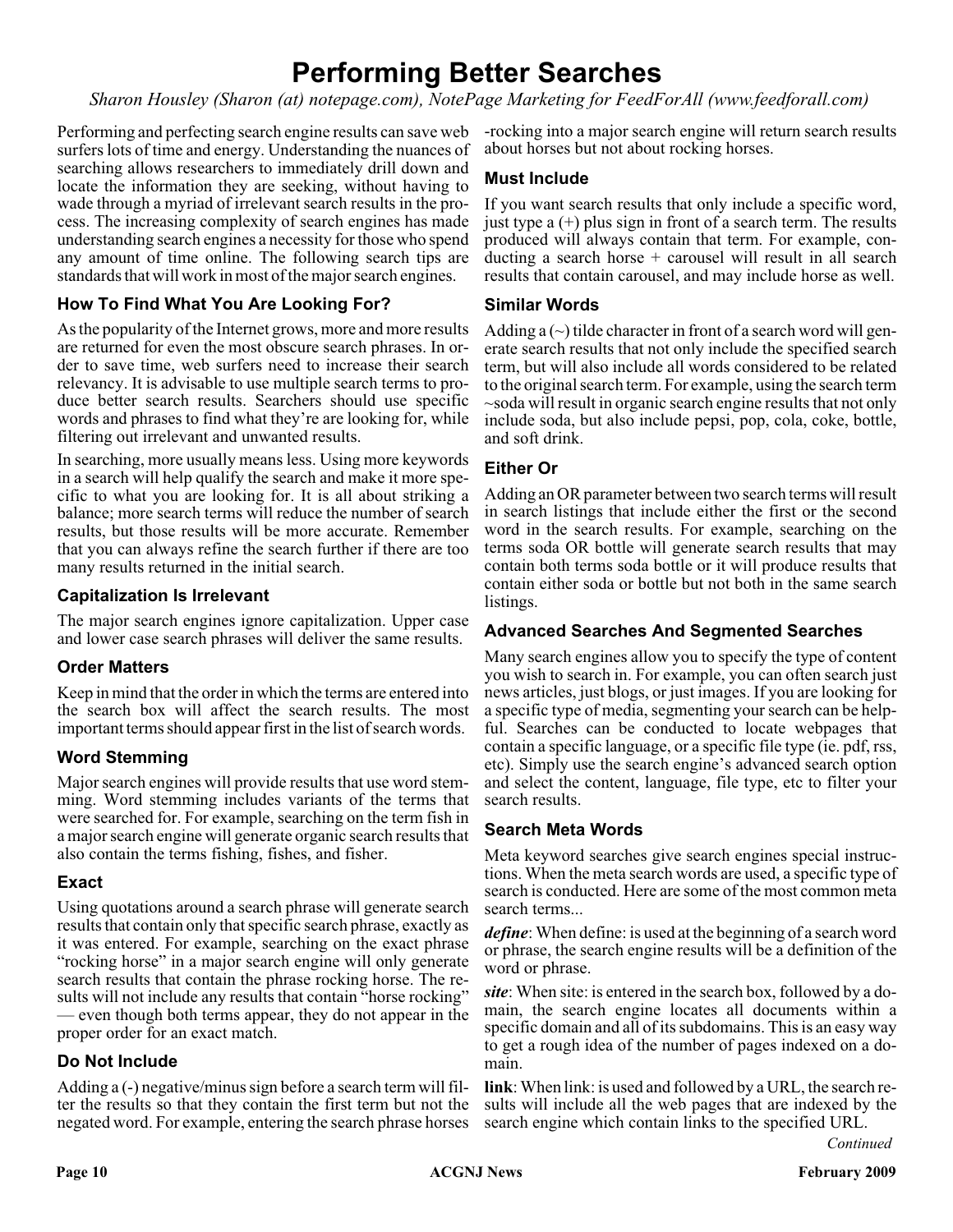### **Password Protection**

*Sandy Berger (sandy (at) compukiss.com), Compukiss.com (www.compukiss.com)*

When technology is good, it is very, very good, but when it is bad it can be truly atrocious. So it is with the hacking of Sarah Palin's Yahoo email account. The bad guys are out there using technology for their own advantage. Whether they are serious hackers who want information for devious purposes or young students who just want to show their technological prowess, this theft shows that everyone is vulnerable.

The recent hijacking of Sarah Palin's email account is also a great example of how a hacker can gain access to an email account and how email accounts need to be better protected against such penetration.

We currently rely on passwords to protect most of our online activity. Professional hackers often use "password crackers" to guess passwords. Anyone can easily find these hacker tools on the Internet. They can even be purchases on CD. There are wordlists for common passwords and dictionary combinations of possible passwords in a variety of different languages. These tools are all aimed at giving a person all the technical tools that they need to guess passwords.

In Sarah Palin's case, however, the perpetrator didn't even have to use tools like this. A hacker identifying himself as "Rubico" claims to have been able to change the password on Sarah Palin's Yahoo Mail account quite easily. All he had to do was use her email name to log into the Yahoo Mail's interface and select the option to reset the password. Yahoo then asked him to provide her birth date and zip code, which have become public knowledge. He then had to answer her self-chosen security question which was where she met her husband. After several television interviews of Sarah and her husband, the answer to that question also became public knowledge.

Sarah Palin was thrown into the public arena quite quickly, but even those of us who are not public figures may find that their passwords and answers to security questions can be easily guessed. Do you use the name of your spouse, children, pet, favorite sport, birthday, or wedding date as your password? Have you entered security questions like place of birth or favorite color that are easy to guess?

Privacy as we knew it before the Internet is now a thing of the past. With the Internet, more of our lives are online than most of us realize. Many people use blogging as a past time and post information on MySpace, Facebook, and other social networking websites. Once posted, all of that information is publicly known. And the Internet is archived, so even when you remove current information, previously posted information can still be found in Internet archives. That information can be used to guess passwords and access personal information.

So here are a few ground rules that may help keep your private information a little safer online:

• Use passwords that are not easy to guess and cannot be easily cracked. (Look for more on how to choose good passwords in next month's column.)

- Choose a security question that others will not be able to guess the answer to. Or answer the security question with an answer that you create which is not necessarily the true answer.
- Use unique passwords, especially for important services and websites like banking sites and email.
- Keep your passwords private. Don't leave them on a sticky note on your computer screen or keep them in an unencrypted file on your computer.
- Change your passwords often.
- Do not change your password by clicking on a link in an email from someone claiming to be a system administrator, bank representative, or other seemingly reputable party. They may not be who they say they are. When you want to change your password, always type in the address yourself so you know you are at the real website rather than a bogus one.
- Use one credit card for all online purchases. This will limit your financial exposure.
- Keep your operating system up-to-date.
- Use a good anti-virus and anti-spyware programs.
- Consider using an encrypted password manager program.
- Check the Compu-KISS website at *[www.compukiss.com](http://www.compukiss.com)* for more information on choosing good passwords.

*This article has been obtained from APCUG with the author's permission for publication by APCUG member groups; all other uses require the permission of the author (see e-mail address above).*

### **Performing Better Searches**, *continued*

*inurl*: When inurl: is used, followed by a keyword or phrase, the search results will include links to web pages that contain the specific keyword or phrase in the urls themselves.

*intitle*: When intitle: is searched on in conjunction with a keyword or phrase, the search engine locates search results that contain the specified keyword or phrase in the web page title.

Web surfers can save large amounts of time and energy by optimizing their search techniques with these helpful tips.

*Sharon Housley manages marketing for FeedForAll <http://www.feedforall.com> software for creating, editing, publishing RSS feeds and podcasts. In addition Sharon manages marketing for RecordForAll <http://www.recordforall.com> audio recording and editing software.*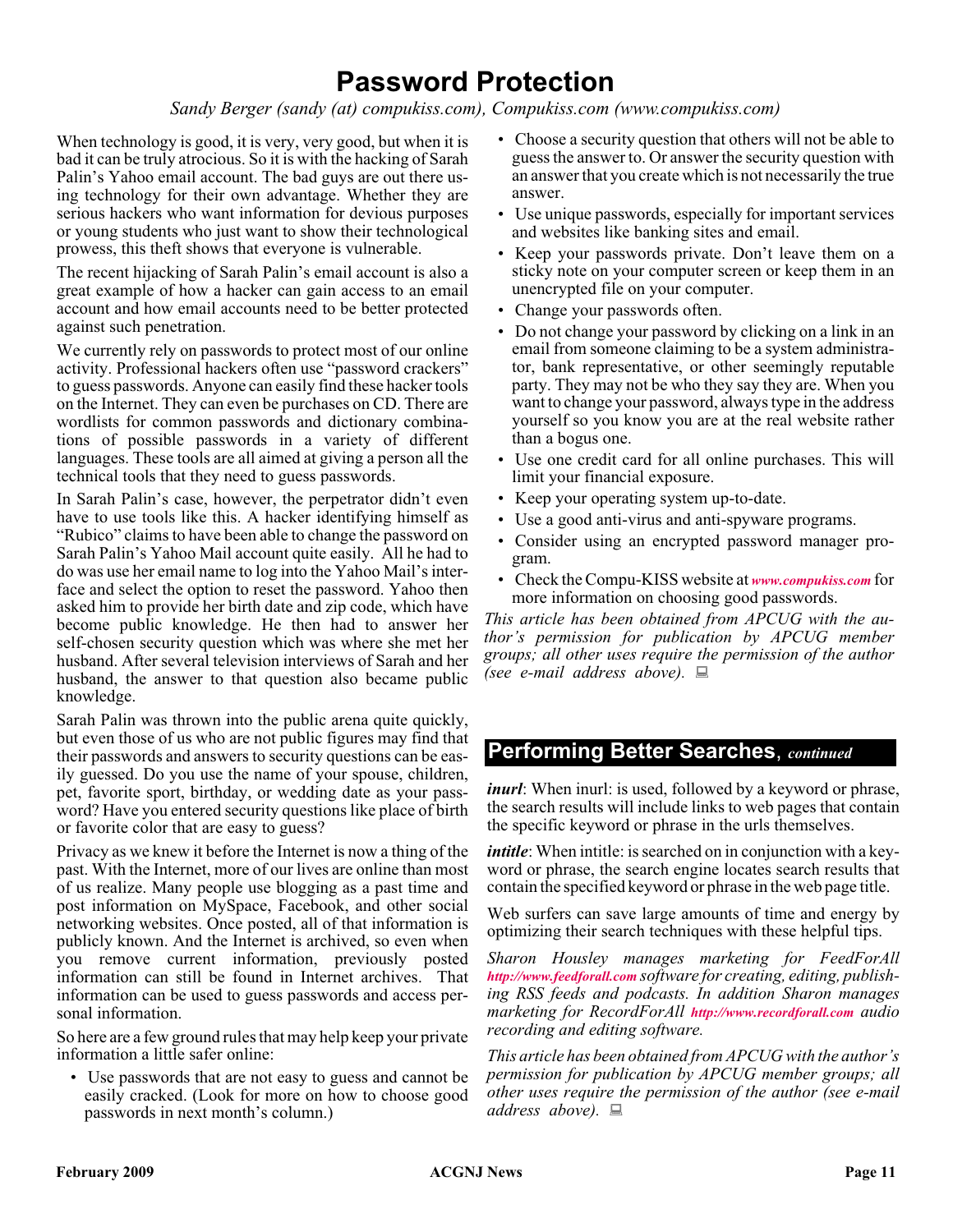### **C/C++ Programming**

*Bruce Arnold (barnold@ieee.org)*

### *<http://home.earthlink.net/~barnold2002/Acgnj/index.html>*

This group is devoted to programming languages in general and C, C++, and C++ for Windows programming in particular. Each month a small but hopefully useful program (complete with source code) is presented for discussion.

*January*: Ship Guru Utility Random Number Check. The subject for January was a utility for packing shipping containers. This program takes as input a list of boxes to be shipped in a container. It then iterates a large number of possible locations for the placement of the boxes while calculating the volume of the container. When the program finishes, the dimensions of the smallest container is displayed along with the packing efficiency. The ideal is 100 percent. For example: 5 boxes dimensioned 3x4x4 will fit in a 9x4x10 container with a packing efficiency of 66.7 percent. The program demonstrates a number of tools as well as Monty Carlo iteration techniques.

Our *[download site](http://home.earthlink.net/~barnold2002/Acgnj/Download.htm)* has code and programs from most meetings.

*Our next meeting February 17.*

### **Main Meeting**

#### *<http://www.acgnj.org/groups/mainmeet.html>*

*Mike Redlich (mike@redlich.net*)

*December 5*: Care & Feeding of iPhones (You too can have a book of bills) by Dave Mara (or Apple Store)

*January 2*: CANCELLED.

*February 6*: To be announced.  $\Box$ 

### **Layman's Forum**

*Matt Skoda (som359@aol.com)*

*<http://www.acgnj.org/groups/laymans.html>*

*We meet on the second Monday of the month* (no meetings in July and August) to discuss issues of interest to novice users or those who are planning to get started in computing. Watch our Web page for updates and announcements.  $\Box$ 

### **LUNICS (Linux/Unix)**

*Andreas Meyer (lunics@acgnj.org)*

*<http//www.acgnj.org/groups/lunics.html>*

LUNICS is a group for those who share an interest in Unix and similar operating systems. While we do quite a bit with Linux, we've also been known to discuss Solaris and BSD too. We generally meet on the first Monday of the month at 8 PM at the Scotch Plains Rescue Squad. See the web page for directions and more information. *Our next meetings Feb 2, Mar 2.*

### **Web Dev**

### *Evan Willliams (tech@evanwilliamsconsulting.com)*

This SIG is an open forum for all Website Development techniques and technologies, to encourage study and development of web sites of all kinds. All languages will be considered and examined. Anyone interested please contact the Chairperson. The current project is a CMS for the club. Anyone interested in starting a new project, come to the meeting and announce / explain. Provide as much detail as possible. WebDev should be an all-encompasing development and examination forum for all issues, applications, OS, languages and systems one can use to build Websites. We currently have two Web dev languages .NET and Java as SIGs but the other langages and OS need to be investigated, examined and tested; Windows, Linux, UNIX, DEC, Vax, HP etc. Intel-PC, Motorola-MAC etc.

*Our next meeting February 11.*

### **Java**

*Mike Redlich (mike@redlich.net) <http://www.javasig.org>*

The Java Group covers beginner, intermediate, and advanced level Java programming. Primary focus is on developing useful/practical applets and applications, but can include topics such as Java I/O, JavaBeans, Reflection, object-oriented programming and software design issues.

*January*: Open Forum.This month's meeting was an open forum for discussing and reviewing a number of Java-related technologies.

*Our next meeting February 10* . We will celebrate our 8-year anniversary this month.  $\Box$ 

### **Investment Software**

*Jim Cooper (jim@thecoopers.org)*

### *[http://www.acgnj.org/groups/sig\\_investment.html](http://www.acgnj.org/groups/sig_investment.html)*

The Investment SIG continues with presentations on how to use analysis programs TC2000 and TCNet. Large charts are presented on our pull down screen and illustrate the application of computer scans and formulas to find stocks for profitable investments. Technical analysis determines buy points, sell points and projected moves. Technical analysis can also be used on fundamentals such as earnings, sales growth, etc. We're no longer focusing on just Telechart -- if you are using (or interested in) Tradestation, eSignal, VectorVest -- or just in learning how to select and use charting and technical analysis, come join us !!

*Our next meeting: February 12.*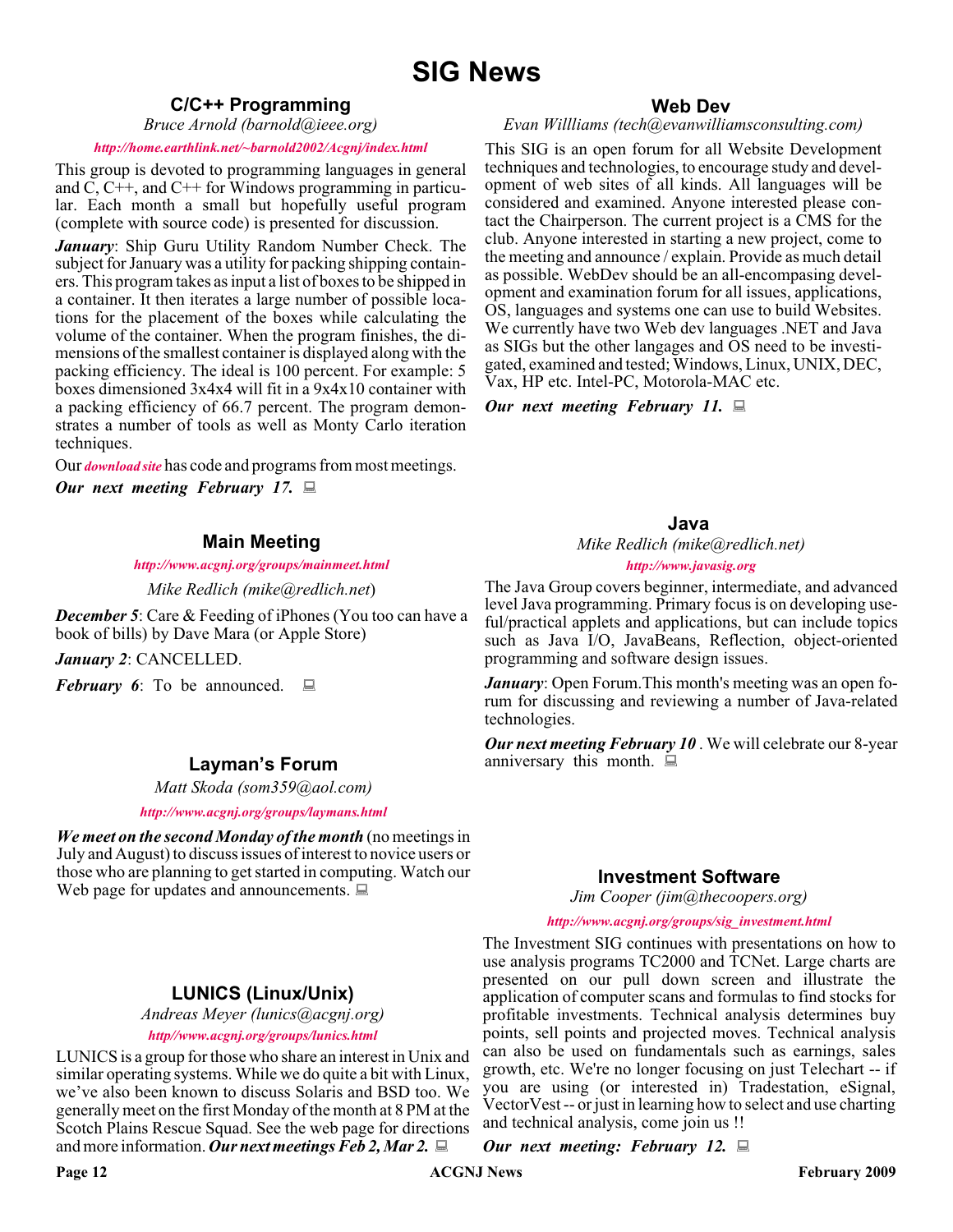### **Traveling Then and Now - "Technically" Speaking**

*Gregory West (prospector16 (at) gmail.com), Sarnia Computer Users' Group [SCUG], Canada ( www.scug.ca)*

In 1974 Richard Nixon was the first US President forced to resign, while gasoline pricing rose to a whopping 55 cents a gallon US. They claim the reason was that "gasoline shortages and price increases throughout the world help to cause problems in most of the western worlds' economies" (*[www.thepeoplehistory.com](http://www.thepeoplehistory.com)*). Sound familiar? What isn't familiar is the technology that accompanies us on vacations.

I remember in 1974 driving to Fort Wilderness Disney World, Florida in a Volkswagen van built into a homemade camper, all decked out with plywood beds and a Coleman cooler for a fridge with a never-ending request for ice. CAA supplied the trip tik maps that marked out the route and the construction sections of the highway. We had the best of the best for navigating the trip. As well, we had a brand new Instamatic camera with 7 rolls of 126 film that cost us a small fortune. Our son, four years old, rode a small tricycle back and forth inside the van to while away the hours and hours of monotonous driving as seatbelt legislation was non-existent.

Today, we still face the gas increase excuses and we are well aware of the price of a liter of gasoline today. In that regard, nothing has really changed, only the numbers and the fact that we are all buckled into our seats. Although, one thing that has changed for travelers in 2008: "tech toys"; they have now become a "must have" for every family that does ground travel on vacations.

Our kids have been replaced by grandkids and the Volkswagen homemade camper van is long gone. People today are now hauling RVs of all sorts that host most of the comforts of home.

The CAA maps and my son's tricycle have been replaced by the latest technical and computer gadgets. Let's have a peek at how technology has changed road travel, some 34 years later. Kids today are buckled tightly into the back seats as airbag protection in the front restricts them to the back seats only. While in the back seat they have the option of viewing DVD movies run through a DVD player onto 2 separate monitors that attach to the head rests of both front seats. They listen to via the vehicle stereo system or individual headphones. When they tire of the movies they can play video games by switching over to their PSP or a PS2 that plugs through the inverter. Of course there is always travel bingo if the tech stuff gets boring, but we won't hold our breath on that one.

For the driver and co-pilot there is a GPS display with voice directions, saving the hassle of trying to read the fine print on wrinkled and torn maps. Many travelers bring along laptops while traveling as their uses are many. For example, you can record your trip's information, download pictures and videos from digital cameras. The big thing these days with computers is reading digital books, or listening to audio books that have been previously downloaded from the Internet. Of course, when a live Internet connection becomes available (most RV parks have free Wi-Fi) you can check email, use Skype to call home, and research the places to see, all from your laptop.

The days of praying that there will be a pay phone nearby if we break down are long gone as many people have both a Canadian and American cell phone. For instance, one can purchase a Motorola TracFone that works only in the USA for under

*Continued on page 16*

### **SIG News**, *continued*

### **Window Pains**

*John Raff (jraff@comcast.net)*

*<http://www.acgnj.org/groups/winpains.html>*

Our intent is to provide members with Windows oriented application discussions, Microsoft and Linux style. Presentation to be directed to more heavy technological level of attendee, although newbies are welcomed.

*January 16*: Evan Williams, WEB 3.0: Collaborating on the global market using open sourcetools and technology.

*February 20:* To be annoumced  $\Box$ 

### **FireFox Activity** *Firefox@acgnj.org*

This SIG is intended to be an open forum for **all** FireFox and Mozilla techniques and technologies, to encourage the study and development of web sites of all kinds. All the browsers will be considered and examined. All are encouraged to "think out of the box" about new web site design. All members and guests are invited to check out the design concepts and voice their opinion. *Our next meeting February 16.*

**NJ Gamers**

*Gregg McCarthy (greggmc@optonline.net)*

*<http://www.NJGamers.com>*

#### *[www.lanparty.com](http://www.lanparty.com)*

**The next Friday Night Frag will be February 13, 6 p.m. to Saturday 12 noon — 18 hours for 5 bucks!** BYOC - Bring your own computer

BYOF - Bring your own food.

and if you don't like sitting on metal chairs... BYO chair!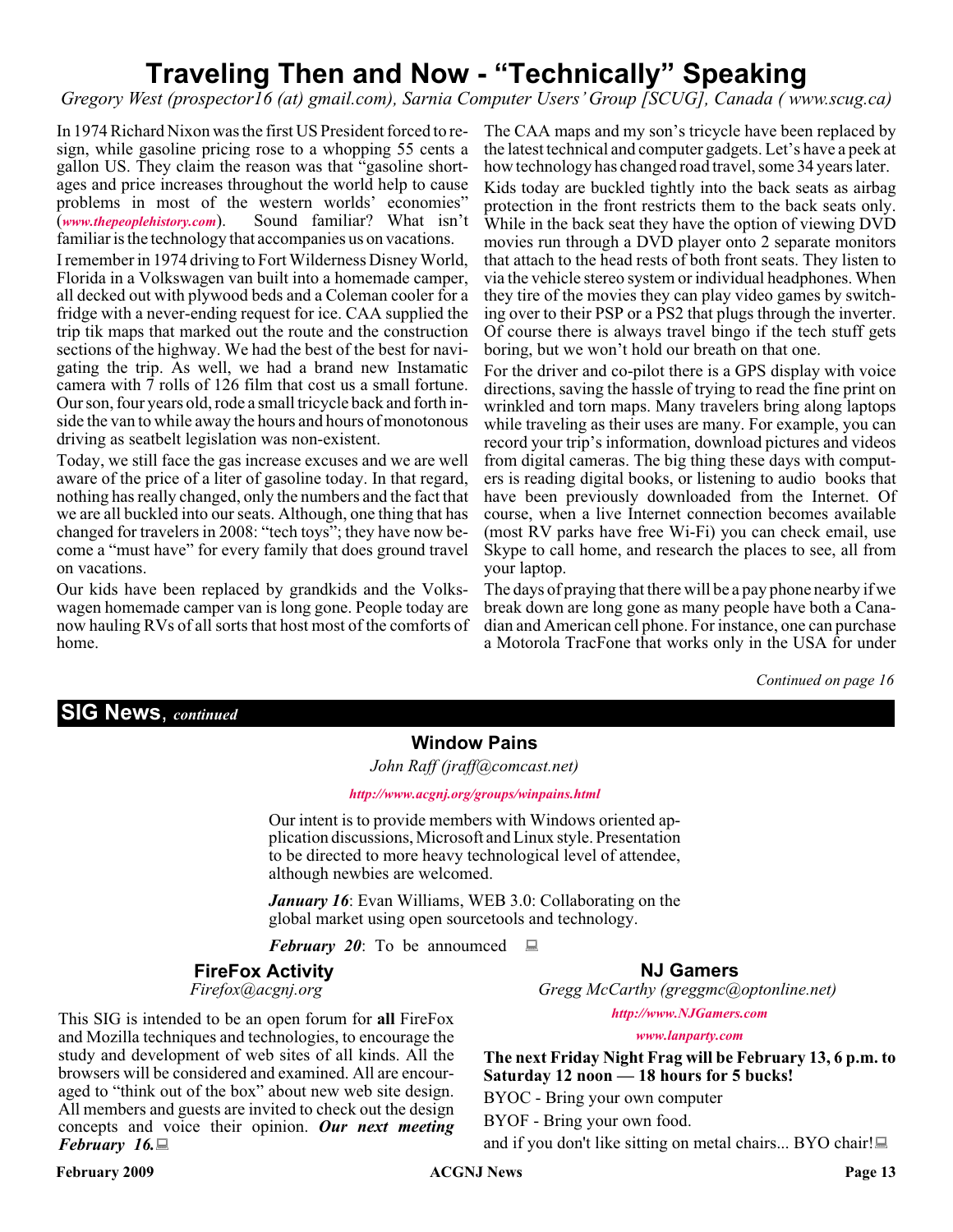### **Guru Corner**

If you need help with any of the technologies listed below, you can call on the person listed. Please be considerate and ca

### **Discount Computer Magazine Price List**

**As described by the DealsGuy**

|                              |                                                                              | 1 <sub>yr</sub>                                                              |          | $2 \text{ yr}$ 3 yr                                                                          |                                                                                                                                                                                                                                                                                                                                                                                                                                                                                                                                                                                                                                                                      |
|------------------------------|------------------------------------------------------------------------------|------------------------------------------------------------------------------|----------|----------------------------------------------------------------------------------------------|----------------------------------------------------------------------------------------------------------------------------------------------------------------------------------------------------------------------------------------------------------------------------------------------------------------------------------------------------------------------------------------------------------------------------------------------------------------------------------------------------------------------------------------------------------------------------------------------------------------------------------------------------------------------|
|                              |                                                                              | <b>Computer Games</b>                                                        | \$10.95  | 20.95                                                                                        | 29.95                                                                                                                                                                                                                                                                                                                                                                                                                                                                                                                                                                                                                                                                |
| <b>Software</b>              |                                                                              | Computer Gaming World                                                        | 14.95    | 28.95                                                                                        | 41.95                                                                                                                                                                                                                                                                                                                                                                                                                                                                                                                                                                                                                                                                |
|                              |                                                                              | Computer Shopper1                                                            | 16.97    | 32.95                                                                                        | 47.95                                                                                                                                                                                                                                                                                                                                                                                                                                                                                                                                                                                                                                                                |
|                              |                                                                              | Dr. Dobbs Journal                                                            | 15.95    | 30.95                                                                                        |                                                                                                                                                                                                                                                                                                                                                                                                                                                                                                                                                                                                                                                                      |
| Jo-Anne Head                 | 908-769-7385                                                                 | Mac Addict                                                                   | 10.97    |                                                                                              |                                                                                                                                                                                                                                                                                                                                                                                                                                                                                                                                                                                                                                                                      |
| Jo-Anne Head                 | 908-769-7385                                                                 | Mac Home Journal                                                             | 15.97    | 29.97                                                                                        |                                                                                                                                                                                                                                                                                                                                                                                                                                                                                                                                                                                                                                                                      |
|                              |                                                                              | Mac World                                                                    | 12.95    |                                                                                              |                                                                                                                                                                                                                                                                                                                                                                                                                                                                                                                                                                                                                                                                      |
|                              |                                                                              | Maximum PC                                                                   | 9.95     | 18.95                                                                                        | 27.95                                                                                                                                                                                                                                                                                                                                                                                                                                                                                                                                                                                                                                                                |
|                              |                                                                              | Microsoft System Journal                                                     | 21.95    | 39.95                                                                                        |                                                                                                                                                                                                                                                                                                                                                                                                                                                                                                                                                                                                                                                                      |
| Mike Redlich                 | 908-246-0410                                                                 | PC Gamer                                                                     | 12.95    |                                                                                              |                                                                                                                                                                                                                                                                                                                                                                                                                                                                                                                                                                                                                                                                      |
| <b>Bruce Arnold</b>          | 908-735-7898                                                                 |                                                                              | 25.97    | 48.95                                                                                        | 68.95                                                                                                                                                                                                                                                                                                                                                                                                                                                                                                                                                                                                                                                                |
|                              |                                                                              | PC World                                                                     | 16.95    |                                                                                              |                                                                                                                                                                                                                                                                                                                                                                                                                                                                                                                                                                                                                                                                      |
|                              |                                                                              | Wired                                                                        | 6.00     | 12.00                                                                                        | 17.00                                                                                                                                                                                                                                                                                                                                                                                                                                                                                                                                                                                                                                                                |
|                              |                                                                              |                                                                              |          |                                                                                              |                                                                                                                                                                                                                                                                                                                                                                                                                                                                                                                                                                                                                                                                      |
| John Raff                    | 973-560-9070                                                                 |                                                                              |          |                                                                                              |                                                                                                                                                                                                                                                                                                                                                                                                                                                                                                                                                                                                                                                                      |
| Frank Warren                 | 908-756-1681                                                                 |                                                                              |          |                                                                                              |                                                                                                                                                                                                                                                                                                                                                                                                                                                                                                                                                                                                                                                                      |
| Mike Redlich                 | 908-246-0410                                                                 |                                                                              |          |                                                                                              |                                                                                                                                                                                                                                                                                                                                                                                                                                                                                                                                                                                                                                                                      |
| Frank Warren                 | 908-756-1681                                                                 |                                                                              |          |                                                                                              |                                                                                                                                                                                                                                                                                                                                                                                                                                                                                                                                                                                                                                                                      |
| Home Automation Frank Warren | 908-756-1681                                                                 |                                                                              |          |                                                                                              |                                                                                                                                                                                                                                                                                                                                                                                                                                                                                                                                                                                                                                                                      |
| <b>Operating Systems</b>     |                                                                              |                                                                              |          |                                                                                              |                                                                                                                                                                                                                                                                                                                                                                                                                                                                                                                                                                                                                                                                      |
| <b>Ted Martin</b>            | 732-636-1942                                                                 |                                                                              |          |                                                                                              |                                                                                                                                                                                                                                                                                                                                                                                                                                                                                                                                                                                                                                                                      |
|                              | Mike Redlich<br>Frank Warren<br>Jo-Anne Head<br>Mike Redlich<br>Mike Redlich | 908-246-0410<br>908-756-1681<br>908-769-7385<br>908-246-0410<br>908-246-0410 | FL 33496 | ou can call on the person listed. Please be considerate and<br>PC Magazine (22/44/66 Issues) | These prices are for new subscriptions and renewals. All or-<br>ders must be accompanied by a check, cash or Money Order.<br>Make payable to Herb Goodman, and mail to:<br>Herb Goodman, 8295 Sunlake Drive, Boca Raton,<br>Telephone: 561-488-4465, e-mail: hgoodman@prodigy.net<br>Please allow 10 to 12 weeks for your magazines to start. For<br>renewals you must supply an address label from your pres-<br>ent subscription to insure the correct start of your renewal.<br>As an extra service I will mail a renewal notice about 4<br>months prior to their expiration date. I carry more than 300<br>titles at excellent prices — email for prices. $\Box$ |

### **ACGNJ MEMBERSHIP APPLICATION**

Sign up online at http://www.acguj.org/membershipApplication.html and pay dues with PayPal.

|                 |                                          |                                                                                   | Dues      |                |                |                                    |
|-----------------|------------------------------------------|-----------------------------------------------------------------------------------|-----------|----------------|----------------|------------------------------------|
|                 | <b>US/CANADA</b>                         | <b>FAMILY OF MEMBER</b><br>(No Newsletter)                                        |           | <b>FOREIGN</b> | <b>STUDENT</b> | <b>SENIOR CITIZEN</b><br>(Over 65) |
| 1 Year          | \$25                                     | \$10                                                                              |           | \$55           | \$20           | \$20                               |
| 2 Years         | \$40                                     |                                                                                   |           |                |                |                                    |
| 3 Years         | \$55                                     |                                                                                   |           |                |                | \$45                               |
|                 | Mail this application and your check to: | AMATEUR COMPUTER GROUP OF NEW JERSEY, INC., P.0. BOX 135, SCOTCH PLAINS, NJ 07076 |           |                |                |                                    |
|                 |                                          | ■ New Member Renewal                                                              |           | Address Change |                |                                    |
| First Name      |                                          |                                                                                   | Last Name |                |                | Phone                              |
| Mailing Address |                                          |                                                                                   |           |                |                | E-Mail                             |

What topics would you like to see covered at club meetings?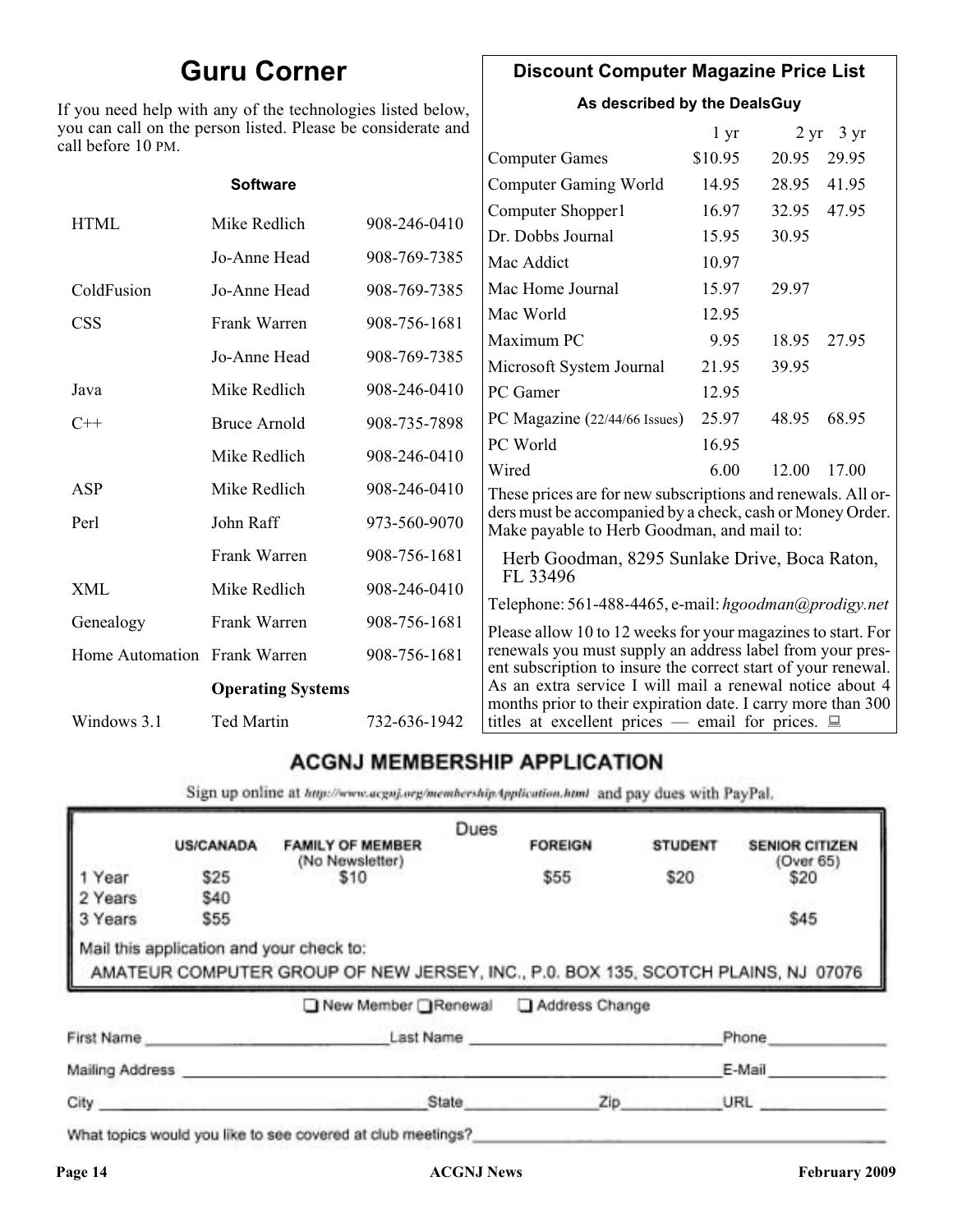|                                                                                                                                                                                | <b>Other Local Computer Groups</b>                                                                                                                        |                                                                                                                                                                      |
|--------------------------------------------------------------------------------------------------------------------------------------------------------------------------------|-----------------------------------------------------------------------------------------------------------------------------------------------------------|----------------------------------------------------------------------------------------------------------------------------------------------------------------------|
| <b>Princeton Macintosh User Group:</b> 7:15 pm 2nd<br>Tuesday, Jadwin Hall, A-10, Washington Rd,<br>Princeton, $(609)$ 252-1163, www.pmug-nj.org                               | Linux Users Group in Princeton: 7 pm, 2nd<br>Wednesday, Lawrence Branch Mercer Library,<br>Rt#1 & Darrah Lane, Lawrence NJ<br>http://www.lugip.org        | <b>New York PC:</b> 3rd Thurs, 7 pm, PS 41, 116 W<br>11th St. For info call hotline, (212) 533-NYPC,<br>http://www.nypc.org                                          |
| <b>Computer Education Society of Philadelphia:</b><br>Meetings & Workshops at Jem Electronics, 6622<br>Castor Ave, Philadelphia PA. www.cesop.org/                             | <b>Brookdale Computer Users Group:</b> 7 pm, 3rd<br>Friday, Brookdale Community College, Bldg<br>MAN Rm 103, Lincroft NJ. (732)-739-9633.<br>www.bcug.com | NJ Macintosh User Group: 8 pm, 3rd Tuesday,<br>Allwood Branch Library, Lyall Rd, Clifton NJ.<br>(201) 893-5274 http://www.njmug.org                                  |
| PC User Group of So. Jersey: 2nd Mon., 7 pm,<br>Trinity Presb. Church, 499 Rt 70 E, Cherry Hill,<br>NJ. L. Horn, (856) 983-5360<br>http://www.pcugsj.org                       | Hunterdon Computer Club: 8:30 am, 3rd Sat,<br>Hunterdon Medical Center, Rt 31, Flemington NJ.<br>www.hunterdoncomputerclub.org (908)<br>995-4042.         | NY Amateur Computer Group: 2nd Thurs, 7<br>pm, Rm 806 Silver Bldg, NYU, 32 Waverly Pl,<br>NYC http://www.nyacc.org                                                   |
| <b>Morris Micro Computer Club:</b> 7 pm 2nd Thurs.,<br>Morris County Library, Hanover Ave, Morristown<br>NJ, (973) 267-0871.<br>http://www.morrismicro.com                     | Central Jersey Computer Club: 8 pm, 4th Fri-<br>day, Rm 74, Armstrong Hall, College of NJ. Rich<br>Williams, (609) 466-0909.                              | NJ PC User Group: 2nd Thurs, Monroe Rm at<br>Wyckoff Public Library, 7 pm. Maureen Shannon,<br>$(201)$ 853-7432, www.njpcug.org                                      |
| <b>Philadelphia Area Computer Society: 3rd Sat, 12</b><br>noon Main Meeting, groups 8 am-3 pm. Upper<br>Moreland Middle School, Hatboro PA. (215)<br>764-6338. www.pacsnet.org | <b>NJ Computer Club:</b> 6:15 pm, 2nd Wednesday ex-<br>cept Jul & Aug, North Branch Reformed Church,<br>203 Rt 28, Bridgewater NJ. http://www.njcc.org    | Princeton PC Users Group: 2nd Monday,<br>Lawrenceville Library, Alt Rt 1 & Darrah Lane,<br>Lawrenceville, Paul Kurivchack (908) 218-0778,<br>http://www.ppcug-nj.org |

# **Classified**

**FREE TO MEMBERS**. Use our classified ads to sell off your surplus computer stuff. Send copy to Classified, ACGNJ NEWS, P.O. Box 135, Scotch Plains NJ 07076 or e-mail to the editor, *bdegroot@ptd.net*. Classified ads are free to members, one per issue. Non-members pay \$10. Send check payable to ACGNJ Inc. with copy. Reasonable length, please.



Member of

The Association of Personal Computer User Groups

Center Secaucus

*<http://www.apcug.net>*

**Jan 17**: Edison Holiday Inn

### **Directions to Meetings at Scotch Plains Rescue Squad, 1916 Bartle Ave., Scotch Plains NJ**

### **From New York City or Northern New Jersey**

Take Route 1&9 or the Garden State Parkway to US 22 Westbound.

### **From Southern New Jersey**

Take Parkway north to Exit 135 (Clark). Stay on left of ramp, follow circle under Parkway. Bear right to Central Avenue; follow to Westfield and under RR overpass. Left at light to North Avenue; follow to light in Fanwood. Right on Martine (which becomes Park Ave). Right on Bartle Ave in middle of shopping district.Scotch Plains Rescue Squad (2-story brick) is located on the right. Do not ing. park in the row next to the building — you'll be towed.

### **From I-78 (either direction)**

Take exit 41 (Scotch Plains); follow signs to US 22. Turn right at mile past Terrill Road and immediately past the overpass. Exit onto light at bottom of hill and use overpass to cross Rt. 22. Follow US 22 Park Avenue South and follow the directions above to the Rescue Westbound directions.

#### **February 2009 CONS Page 15 Page 15 Page 15 Page 16 Page 16 Page 16 Page 16**

### **Radio and TV Programs**

**Computer Radio Show**, WBAI 99.5 FM, NY, Wed. 8-9 p.m.

**Software Review,** The Learning Channel, Saturday 10-10:30 p.m.

**On Computers**, WCTC 1450 AM, New Brunswick, Sunday 1-4 p.m. To ask questions call (800) 677-0874.

**PC Talk**, Sunday from 8 p.m. to 10 p.m., 1210 AM Philadelphia. 1800-876-WPEN, Webcast at *<http://www.pctalkweb.net>*.

### **MarketPro Shows**

### *<http://www.marketpro.com/>*

**Dec 20-21:** Raritan Center, Edison

**Jan 3-4**: Meadowlands Expo

### **From US 22 Westbound**

Exit at Park Avenue, Scotch Plains after McDonalds on the right, diagonally opposite Scotchwood Diner on the left, immediately before the overpass. After exiting, turn left at the light and use overpass to cross US 22. Bear right at bottom of ramp to continue south on Park Avenue. Turn left at the second light (a staggered intersection). Scotch Plains Rescue Squad (2-story brick) is on the right. Do not park in the row next to the building — you'll be towed. We meet on the second floor, entering by the door at the right front of the build-

### **From Western New Jersey**

Take US 22 Eastbound to the Park Avenue exit. The exit is about a Squad building.  $\Box$